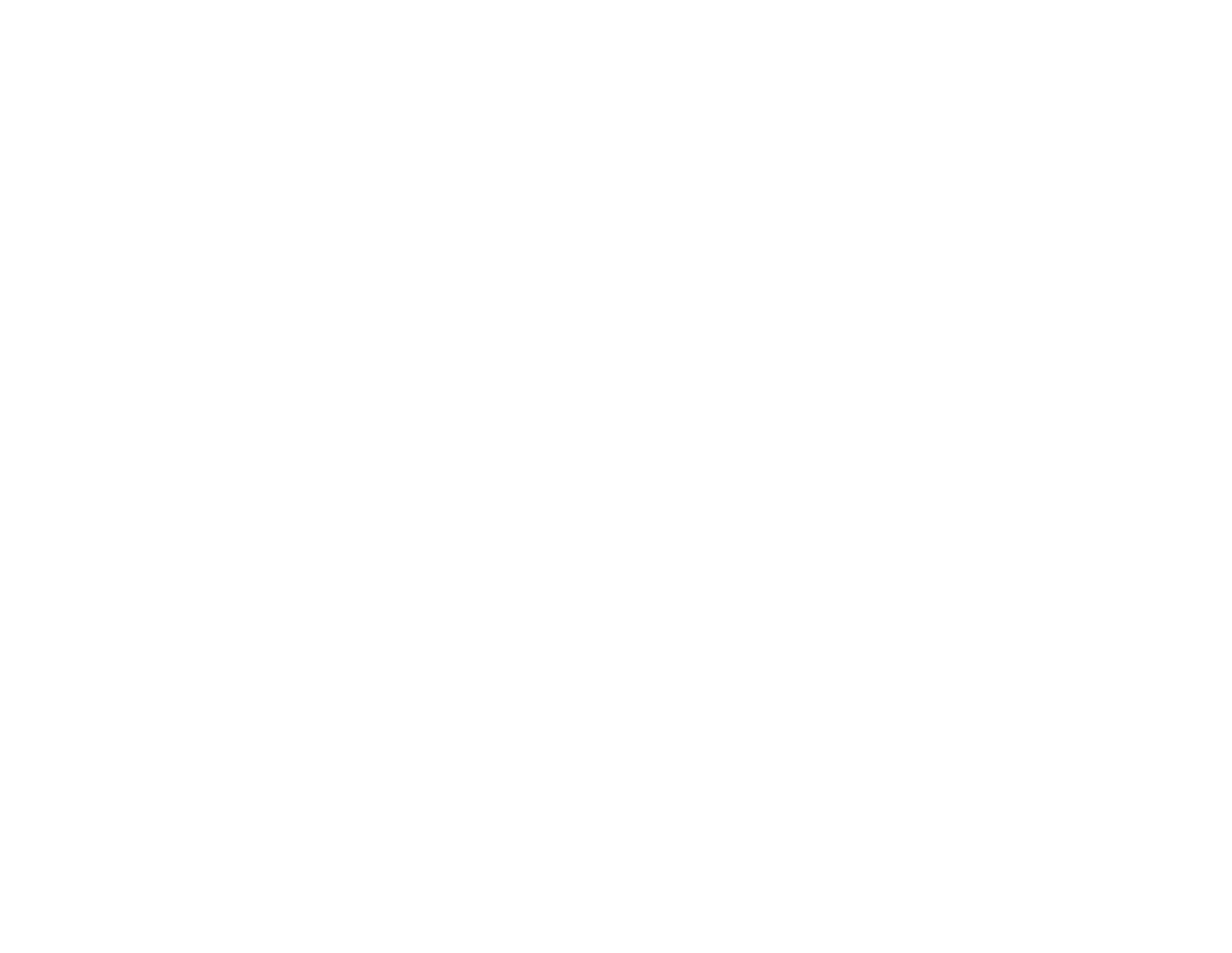Section I: Executive Summary **Page 5** and the section I: Executive Summary Percent of Your Students Ready for College-Level Coursework Five Year Trends—Percent of Students Who Met College Readiness Benchmarks Five Year Trends—Average ACT Scores Five Year Trends—Average ACT Scores by Level of Preparation Five Year Trends—Percent and Average Composite Score by Race/Ethnicity Percent of Students in College Readiness Standards Score Ranges Average ACT College Reportable Scores by Test Session Duration Percent of Students Who Met College Readiness Benchmark Scores by Test Session Duration Section II: Academic Achievement **Page 11** Page 11 ACT Score Distributions, Cumulative Percentages, Averages, and Quartile Values Average ACT Composite Scores for Race/Ethnicity by Level of Preparation Average ACT Scores by Race/Ethnicity Percent of Students in College Readiness Standards Score Ranges Average ACT Scores by Gender Percent of Students Who Met College Readiness Benchmark Scores by Gender College Readiness Benchmark Percent and Average ACT Scores by Overall High School Curriculum College Readiness Benchmark Percent and Average ACT Scores by Content-Specific Curriculum Section III: College Readiness & Impact of Course Rigor Page 17 Percent of Students Who Met ACT College Readiness Benchmark Scores by Race/Ethnicity Average ACT Scores and Average ACT Score Changes by Common Course Patterns College Readiness Percents by Common Course Patterns Section IV: Career and Educational Aspirations **Page 25** Page 25 Distribution of Planned Educational Majors for All Students by College Plans Average ACT Composite Scores for Racial/Ethnic Groups by Post-Secondary Educational Aspirations Students' Score Report Preferences at Time of Testing Section V: Optional Writing Test Results **Page 29** Page 29 Average ACT English and Writing Scores by Race/Ethnicity and Gender for students who took ACT Writing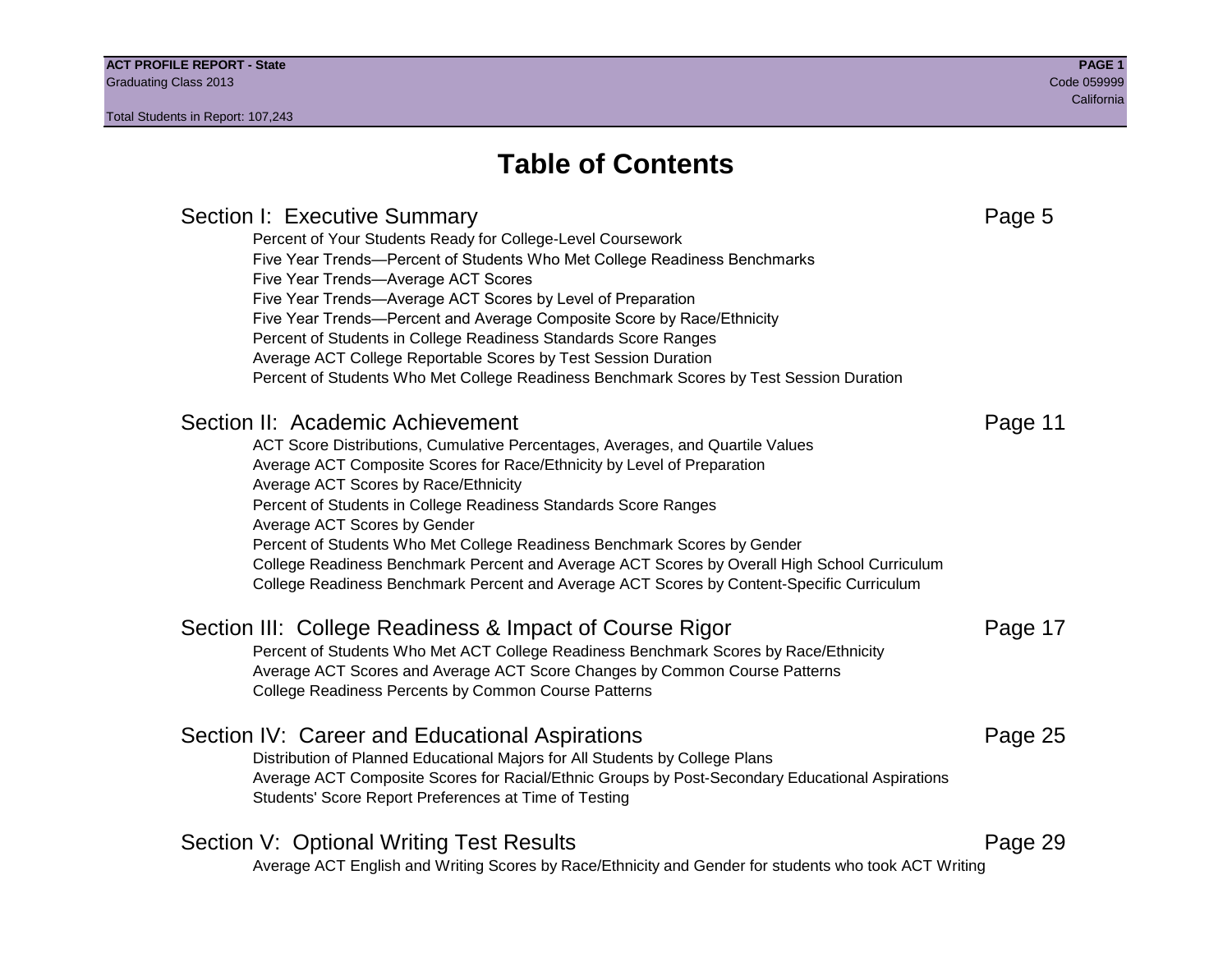Total Students in Report: 107,243

This report provides information about the performance of your 2013 graduating seniors who took the ACT as sophomores, juniors, or seniors; and self-reported at the time of testing that they were scheduled to graduate in 2013. Beginning with the Graduating Class of 2013, all students whose scores are college reportable, both standard and extended time tests, are now included in the report.

This report focuses on:

**Performance** - student test performance in the context of college readiness

**Access** - number of your graduates exposed to college entrance testing and the percent of race/ethnicity participation

**Course Selection** - percent of students pursuing a core curriculum

**Course Rigor** - impact of rigorous coursework on achievement

**College Readiness** - percent of students meeting ACT College Readiness Benchmark Scores in each content area

**Awareness** - extent to which student aspirations match performance

**Articulation** - colleges and universities to which your students send test results

Each year, test data for a school, district, and the state represents a different cohort of students. ACT encourages educators to focus on trends (3, 5, 10 years), not year-to-year changes. Such changes can represent normal – even expected – fluctuations. On the other hand, trend lines offer more insight into what is happening in a school, district, or the state.

Furthermore, ACT encourages educators to measure student performance in the context of college readiness measures. The focus should be on the number and percentage of students who met or exceeded ACT's College Readiness Benchmark Scores, a measure that is much more meaningful and understandable than an average composite score for a group of students.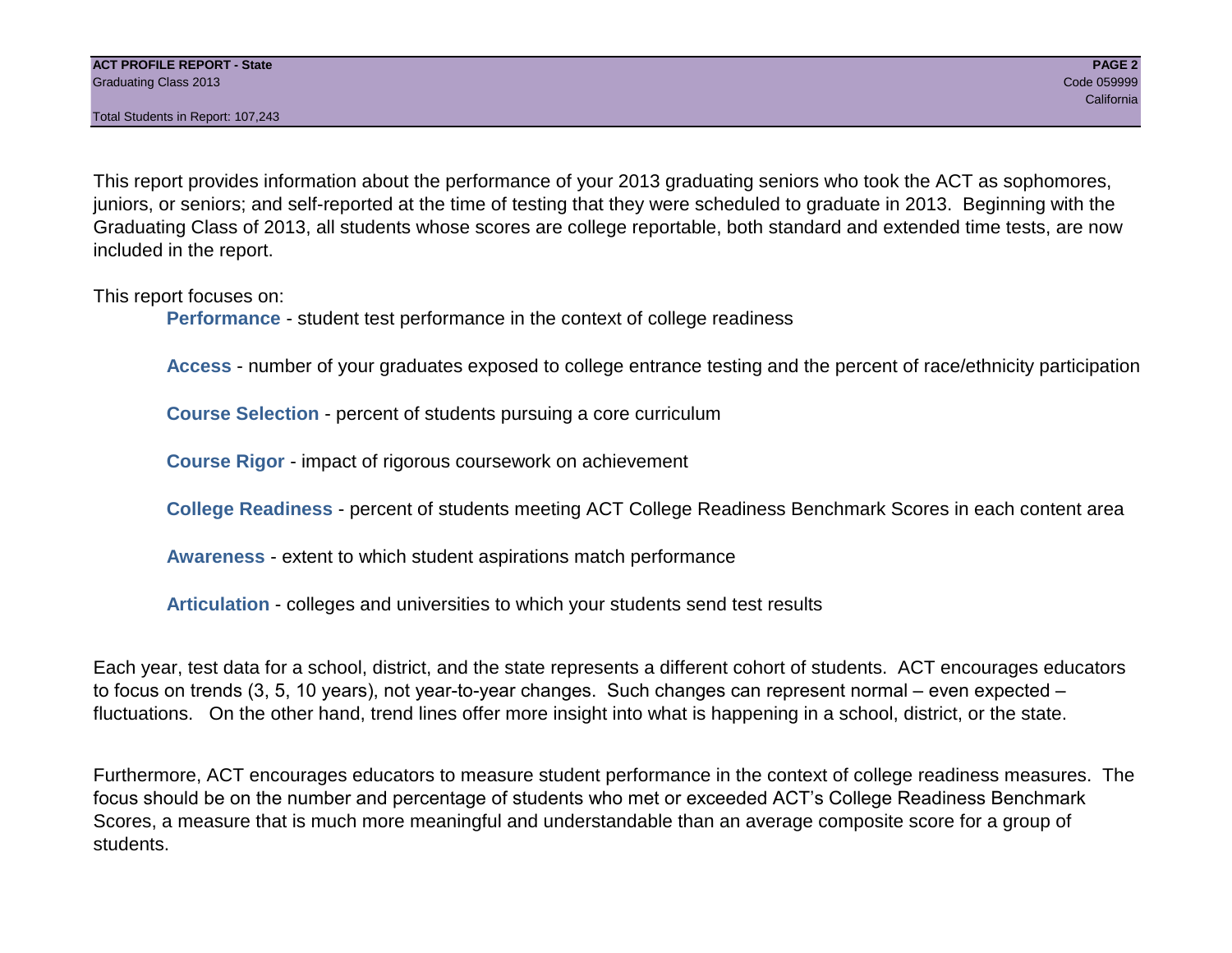Total Students in Report: 107,243

# **The ACT is a curriculum-based measure of college readiness. ACT components include:**

Tests of academic achievement in English, math, reading, science, and writing (optional) High school grade and course information Student Profile Section Career Interest Inventory

# **The ACT:**

Every few years, ACT conducts the **ACT National Curriculum Survey** to ensure its curriculum-based assessment tools accurately measure the skills high school teachers teach and instructors of entry-level college courses expect. The ACT is the only college readiness test designed to reflect the results of such a survey.

ACT's **College Readiness Standards** are sets of statements intended to help students, parents and educators understand the meaning of test scores. The standards relate test scores to the types of skills needed for success in high school and beyond. They serve as a direct link between what students have learned and what they are ready to do next. The ACT is the only college readiness test for which scores can be tied directly to standards. *Connecting College Readiness Standards to the Classroom* interpretive guides can be found at www.act.org/standard/infoserv.html.

Only the ACT reports **College Readiness Benchmark Scores** – A benchmark score is the minimum score needed on an ACT subject-area test to indicate a 50% chance of obtaining a B or higher or about a 75% chance of obtaining a C or higher in the corresponding credit-bearing college courses, which include English Composition, Algebra, Social Science and Biology. These scores were empirically derived based on the actual performance of students in college. The College Readiness Benchmark Scores, updated for 2013, are:

| <b>College Course/Course Area</b> | <b>ACT Test</b> | Benchmark Score |
|-----------------------------------|-----------------|-----------------|
| <b>English Composition</b>        | English         | 18              |
| Algebra                           | Mathematics     | 22              |
| <b>Social Sciences</b>            | Reading         | 22              |
| Biology                           | Science         | 23              |

For more information, go to www.act.org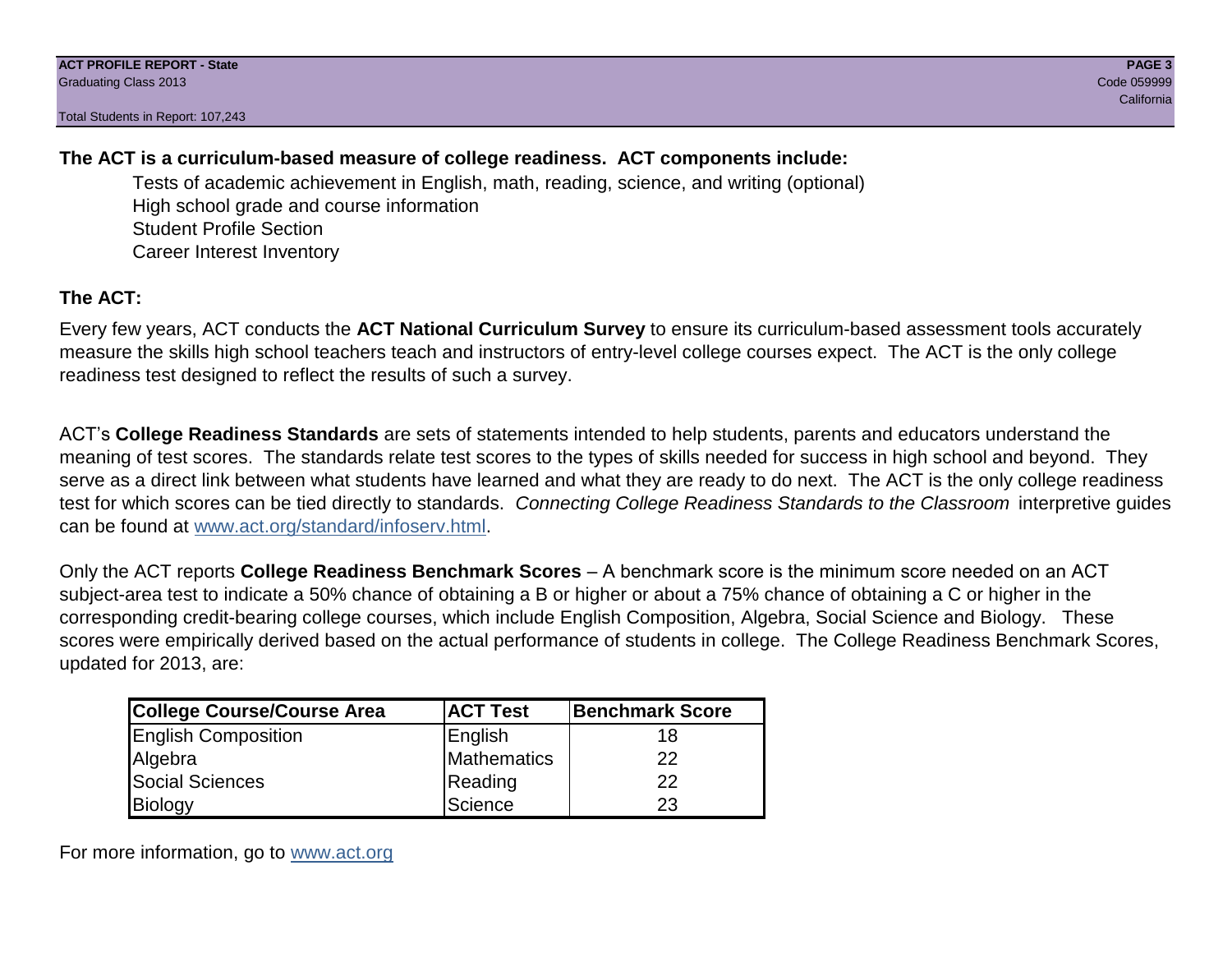# **How to Improve Scores and Increase College Readiness**

33% of your students met all four ACT College Readiness Benchmark Scores (Table 1.1). To improve students' scores and increase the percentage of students identified as college ready, ACT suggests:

PROVIDING ACCESS FOR ALL STUDENTS TO TAKE THE ACT: 107,243 of your students are included in this report (the 'cohort'). Increasing access insures that more students have the opportunity to consider college and allows the reader to use this report to evaluate how well courses and instructional programs are preparing students for college and work.

MAKING CORE CURRICULUM A PRIORITY: Emphasize the need for all students to develop college and work ready skills, regardless of postsecondary aspirations. 84% of the students in the cohort reported taking courses that would be considered 'Core or More' (Table 1.4).

MAKING SURE STUDENTS ARE TAKING THE RIGHT KINDS OF COURSES: Table 3.2 reports 1% of the cohort took less than three years of math courses. Of these students, 19% were college ready. 11% of the cohort reported taking a course sequence of Algebra I, Algebra II, and Geometry. 14% of these students were college ready. In comparison, 64% of the students who took 3 or more years of math beyond Algebra I, Algebra II, and Geometry were college ready. Getting more students ready for Algebra prior to 9th grade will increase the chances that students will be prepared for and take advanced-level math courses.

Similarly, Table 3.2 reports 11% of the cohort took less than three years of natural science courses. 28% of these students were college ready. In comparison, 43% of students who took at least three years of science coursework were college ready.

EVALUATING RIGOR OF COURSES: Table 2.6 reports the percentage of students falling in each of the ACT College Readiness Standards score ranges. For example, approximately 34% of the cohort fall into the lowest three Mathematics score ranges. To increase these students' achievement, identify the standards they should focus on next by accessing ACT's College Readiness Standards at www.act.org/standard.

PLAN GUIDANCE ACTIVITIES BASED ON STUDENTS' CAREER AND COLLEGE ASPIRATIONS: Data in Tables 4.1 and 4.2 enable the reader to determine if aspirations are consistent with academic performance and whether among students with similar aspirations, academic performance is consistent across racial/ethnic groups.

For more information on interpreting data in this report, or to learn how ACT can help your students improve their readiness for college and the workplace, contact ACT Customer Service at 319-337-1309 or customerservices@act.org.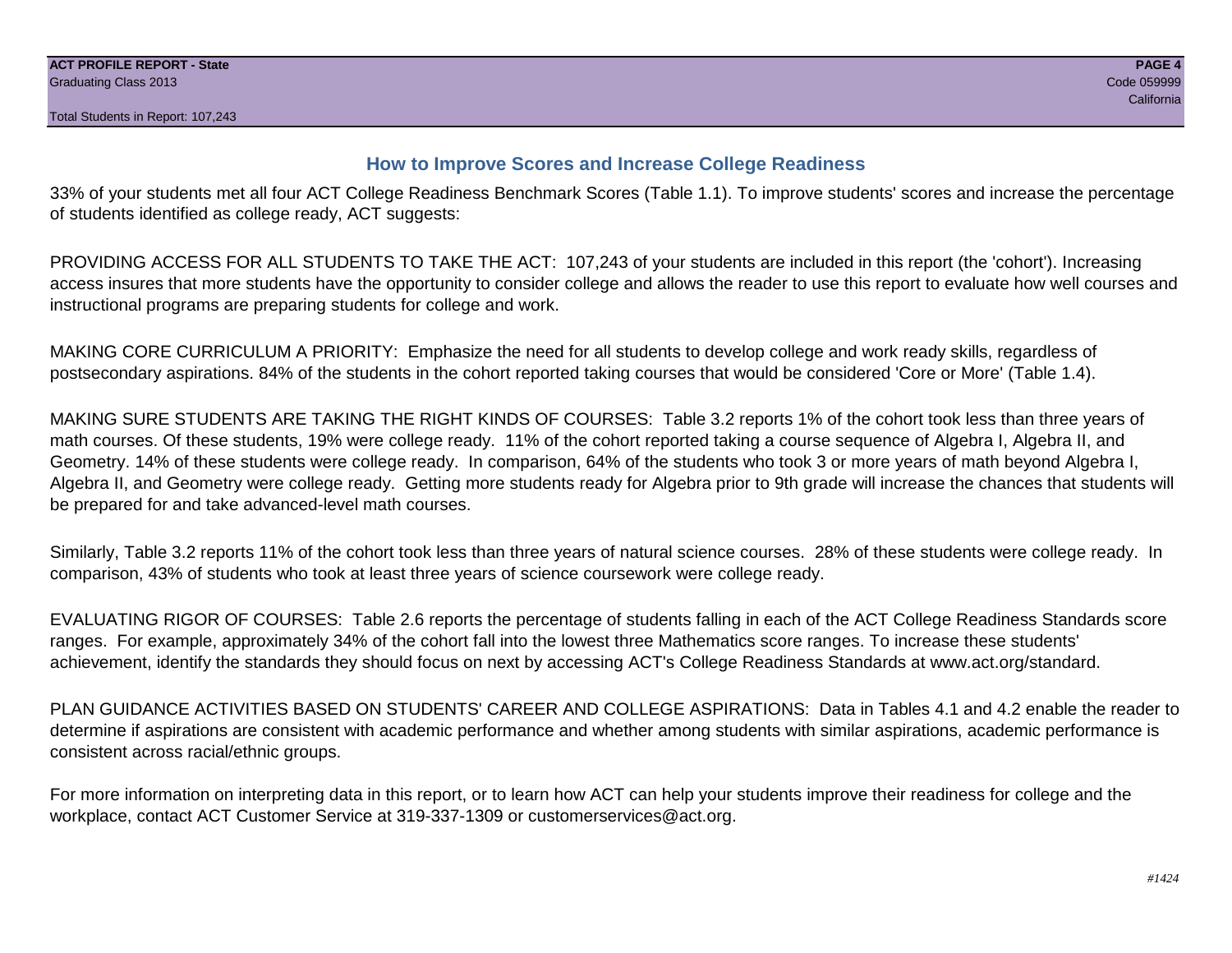**ACT PROFILE REPORT - State: SECTION I, EXECUTIVE SUMMARY PAGE 5** Graduating Class 2013 Code 059999

Total Students in Report: 107,243

# Section I Executive Summary

Beginning with the Graduating Class of 2013, all students whose scores are college reportable, both standard and extended time tests, are now included. Also beginning with the 2013 Graduating Class data, College Readiness Benchmarks for Reading and Science were updated to reflect the most recent college coursework research.

> To find the results of only standard time or extended time test takers, refer to Tables 1.7 and 1.8 on page 10.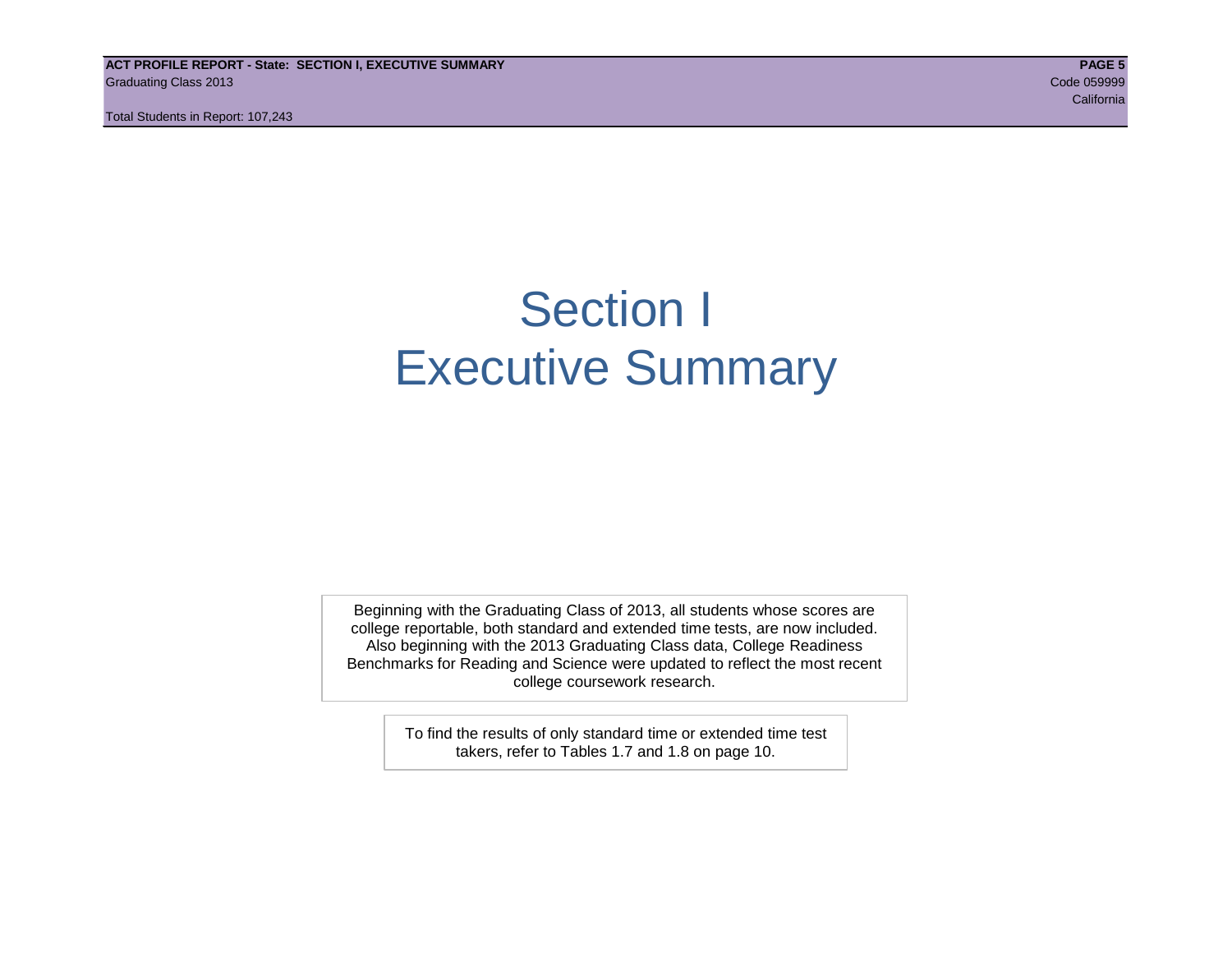#### **ACT PROFILE REPORT - State: SECTION I, EXECUTIVE SUMMARY PAGE 6** Graduating Class 2013 Code 059999

Total Students in Report: 107,243





**A benchmark score is the minimum score needed on an ACT subject-area test to indicate a 50% chance of obtaining a B or higher or about a 75% chance of obtaining a C or higher in the corresponding credit-bearing college course.**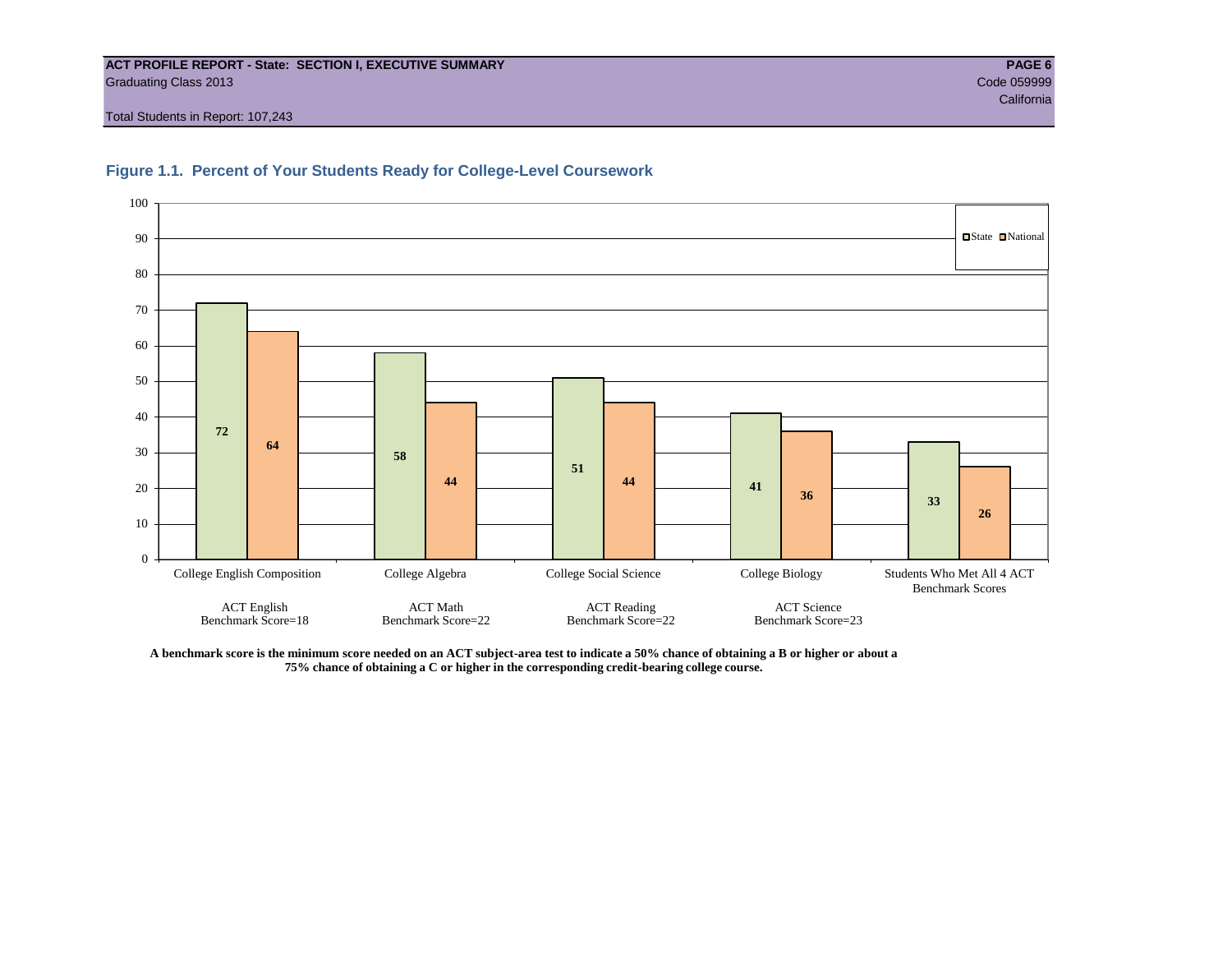#### **ACT PROFILE REPORT - State: SECTION I, EXECUTIVE SUMMARY PAGE 7** Graduating Class 2013 Code 059999

Total Students in Report: 107,243

|      |              | <b>Number of Students</b> |              | <b>Percent Who Met Benchmarks</b> |                    |          |              |          |                |          |                     |          |  |  |  |  |
|------|--------------|---------------------------|--------------|-----------------------------------|--------------------|----------|--------------|----------|----------------|----------|---------------------|----------|--|--|--|--|
|      |              | <b>Tested</b>             |              | <b>English</b>                    | <b>Mathematics</b> |          | Reading      |          | <b>Science</b> |          | <b>Met All Four</b> |          |  |  |  |  |
| Year | <b>State</b> | <b>National</b>           | <b>State</b> | National                          | State              | National | <b>State</b> | National | <b>State</b>   | National | <b>State</b>        | National |  |  |  |  |
| 2009 | 81,494       | .480,469                  | 73           | 67                                | 55                 | 42       | 59           | 53       | 33             | 28       | 29                  | 23       |  |  |  |  |
| 2010 | 90,371       | .568.835                  | 73           | 66                                | 57                 | 43       | 58           | 52       | 35             | 29       | 31                  | 24       |  |  |  |  |
| 2011 | 99,002       | .623,112                  | 72           | 66                                | 57                 | 45       | 57           | 52       | 34             | 30       | 30                  | 25       |  |  |  |  |
| 2012 | 103,024      | .666,017                  | 72           | 67                                | 58                 | 46       | 58           | 52       | 35             | 31       | 31                  | 25       |  |  |  |  |
| 2013 | 107.243      | 1,799,243                 | 72           | 64                                | 58                 | 44       | 51           | 44       | 41             | 36       | 33                  | 26       |  |  |  |  |

# **Table 1.1. Five Year Trends—Percent of Students Who Met College Readiness Benchmarks**

### **Table 1.2. Five Year Trends—Average ACT Scores**

|      |              | <b>Number of Students</b> |              |                 |                    | <b>Average ACT Scores</b> |                |          |                |          |                  |          |  |  |  |
|------|--------------|---------------------------|--------------|-----------------|--------------------|---------------------------|----------------|----------|----------------|----------|------------------|----------|--|--|--|
|      |              | Tested                    |              | <b>English</b>  | <b>Mathematics</b> |                           | <b>Reading</b> |          | <b>Science</b> |          | <b>Composite</b> |          |  |  |  |
| Year | <b>State</b> | <b>National</b>           | <b>State</b> | <b>National</b> |                    | National                  | <b>State</b>   | National | <b>State</b>   | National | <b>State</b>     | National |  |  |  |
| 2009 | 81.494       | .480.469                  | 21.8         | 20.6            | 22.8               | 21.0                      | 22.4           | 21.4     | 21.4           | 20.9     | 22.2             | 21.1     |  |  |  |
| 2010 | 90,371       | .568.835                  | 21.7         | 20.5            | 22.9               | 21.0                      | 22.3           | 21.3     | 21.5           | 20.9     | 22.2             | 21.0     |  |  |  |
| 2011 | 99,002       | .623,112                  | 21.6         | 20.6            | 22.7               | 21.1                      | 22.0           | 21.3     | 21.4           | 20.9     | 22.1             | 21.1     |  |  |  |
| 2012 | 103,024      | .666,017                  | 21.6         | 20.5            | 22.8               | 21.1                      | 22.7           | 21.3     | 21.5           | 20.9     | 22.1             | 21.1     |  |  |  |
| 2013 | 107,243      | 1,799,243                 | 21.6         | 20.2            | 22.8               | 20.9                      | 22.3           | 21.1     | 21.5           | 20.7     | 22.2             | 20.9     |  |  |  |

# **Table 1.3. Five Year Trends—Average ACT Scores Nationwide**

|      | <b>Number of Students</b> |                | <b>Average ACT Scores</b> |         |                |                  |  |  |  |  |  |  |  |
|------|---------------------------|----------------|---------------------------|---------|----------------|------------------|--|--|--|--|--|--|--|
| Year | Tested                    | <b>English</b> | <b>Mathematics</b>        | Reading | <b>Science</b> | <b>Composite</b> |  |  |  |  |  |  |  |
| 2009 | ,480,469                  | 20.6           | 21.0                      | 21.4    | 20.9           | 21.1             |  |  |  |  |  |  |  |
| 2010 | ,568,835                  | 20.5           | 21.0                      | 21.3    | 20.9           | 21.0             |  |  |  |  |  |  |  |
| 2011 | ,623,112                  | 20.6           | 21.1                      | 21.3    | 20.9           | 21.1             |  |  |  |  |  |  |  |
| 2012 | ,666,017                  | 20.5           | 21.1                      | 21.3    | 20.9           | 21.1             |  |  |  |  |  |  |  |
| 2013 | ,799,243                  | 20.2           | 20.9                      | 21.1    | 20.7           | 20.9             |  |  |  |  |  |  |  |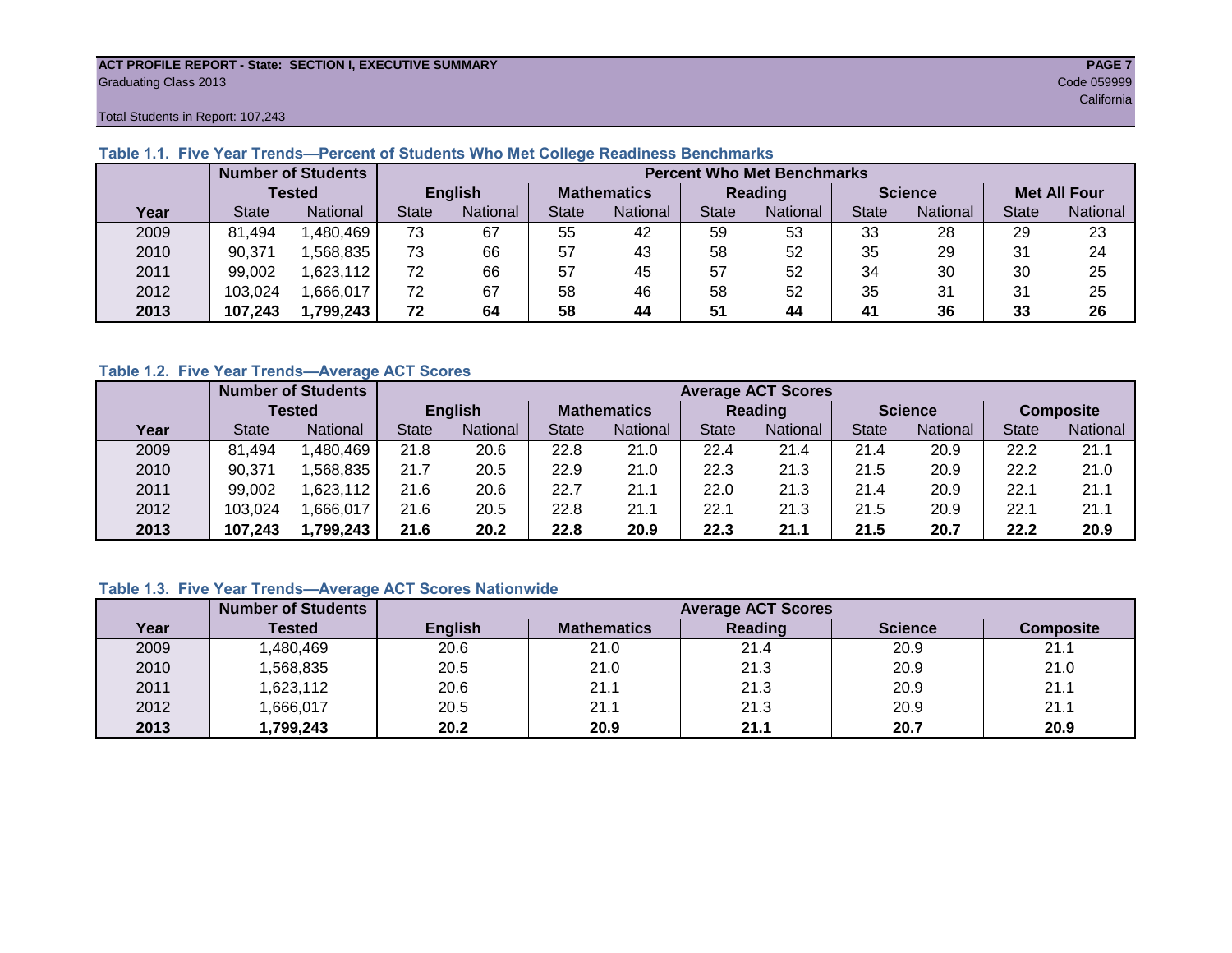#### **ACT PROFILE REPORT - State: SECTION I, EXECUTIVE SUMMARY PAGE 8** Graduating Class 2013 Code 059999

#### Total Students in Report: 107,243

|      |         | <b>Number of Students</b><br><b>Tested</b> |      | Percent <sup>2</sup> |         | <b>English</b> |         | <b>Mathematics</b> |         | <b>Reading</b> |         | <b>Science</b> |         | <b>Composite</b> |
|------|---------|--------------------------------------------|------|----------------------|---------|----------------|---------|--------------------|---------|----------------|---------|----------------|---------|------------------|
|      |         |                                            | Core | Less                 |         |                |         |                    |         |                |         |                |         |                  |
|      | Core or | Less than                                  | or   | than                 | Core or | Less than      | Core or | Less than          | Core or | Less than      | Core or | Less than      | Core or | Less than        |
| Year | More    | Core                                       | More | Core                 | More    | Core           | More    | Core               | More    | Core           | More    | Core           | More    | Core             |
| 2009 | 67.166  | 13.670                                     | 82   | 17                   | 22.1    | 20.4           | 23.1    | 21.3               | 22.6    | 21.2           | 21.7    | 20.2           | 22.5    | 20.9             |
| 2010 | 75.375  | 14,566                                     | 83   | 16                   | 22.0    | 20.2           | 23.2    | 21.3               | 22.5    | 21.0           | 21.8    | 20.2           | 22.5    | 20.8             |
| 2011 | 81.931  | 16,055                                     | 83   | 16                   | 21.9    | 20.1           | 23.1    | 21.2               | 22.3    | 20.8           | 21.6    | 20.1           | 22.4    | 20.7             |
| 2012 | 86,373  | 15.752                                     | 84   | 15                   | 21.8    | 20.2           | 23.1    | 21.3               | 22.3    | 20.9           | 21.7    | 20.2           | 22.4    | 20.8             |
| 2013 | 89.625  | 16,830                                     | 84   | 16                   | 21.9    | 20.2           | 23.1    | 21.3               | 22.5    | 21.0           | 21.8    | 20.2           | 22.4    | 20.8             |

# **Table 1.4. Five Year Trends—Average ACT Scores by Level of Preparation**

<sup>1</sup>"Core or More" results correspond to students taking four or more years of English AND three or more years each of math, social studies, and natural science.

 $2$ Percent of all students tested. Numbers will not add up to 100% due to student non-response.

### **Table 1.5. Five Year Trends—Percent and Average Composite Score by Race/Ethnicity**

|                                        | 2009   |      |      |        | 2010 |      |        | 2011 |      |         | 2012 |      |         | 2013 |      |  |
|----------------------------------------|--------|------|------|--------|------|------|--------|------|------|---------|------|------|---------|------|------|--|
|                                        | N      | $\%$ | Avg  | N      | $\%$ | Avg  | N      | $\%$ | Avg  | N       | %    | Ava  | N       | %    | Avg  |  |
| <b>All Students</b>                    | 81.494 | 100  | 22.2 | 90.371 | 100  | 22.2 | 99.002 | 100  | 22.1 | 103.024 | 100  | 22.1 | 107.243 | 100  | 22.2 |  |
| Black/African American                 | 5.434  |      | 18.3 | 5.767  | 6    | 18.4 | 5,901  | 6    | 18.3 | 5,588   | 5    | 18.4 | 5,562   |      | 18.5 |  |
| American Indian/Alaska Native          | 395    |      | 21.5 | 423    | 0    | 21.9 | 372    | 0    | 21.4 | 317     |      | 20.5 | 255     | 0    | 21.4 |  |
| White                                  | 28.568 | 35   | 24.4 | 30.307 | 34   | 24.6 | 30,902 | 31   | 24.7 | 30.112  | 29   | 24.6 | 31.225  | 29   | 24.8 |  |
| Hispanic/Latino                        | 21.824 | 27   | 19.1 | 26,334 | 29   | 19.0 | 34.461 | 35   | 19.0 | 38.170  | 37   | 19.3 | 40.708  | 38   | 19.4 |  |
| Asian                                  | 13,359 | 16   | 24.0 | 15.224 | 17   | 24.2 | 15,136 | 15   | 24.3 | 15,346  | 15   | 24.4 | 15.329  | 14   | 24.4 |  |
| Native Hawaiian/Other Pacific Islander |        |      |      | 0      | 0    |      | 567    |      | 20.6 | 1,051   |      | 21.2 | 1,029   |      | 21.4 |  |
| Two or more races                      | 3,361  |      | 23.3 | 3,923  | 4    | 23.5 | 4.118  | 4    | 23.6 | 5,099   | 5    | 23.8 | 5.195   |      | 23.9 |  |
| Prefer not to respond/No response      | 8,553  | 10   | 22.5 | 8,393  | 9    | 22.1 | 7,545  | 8    | 22.7 | 7,341   |      | 23.6 | 7,940   |      | 23.8 |  |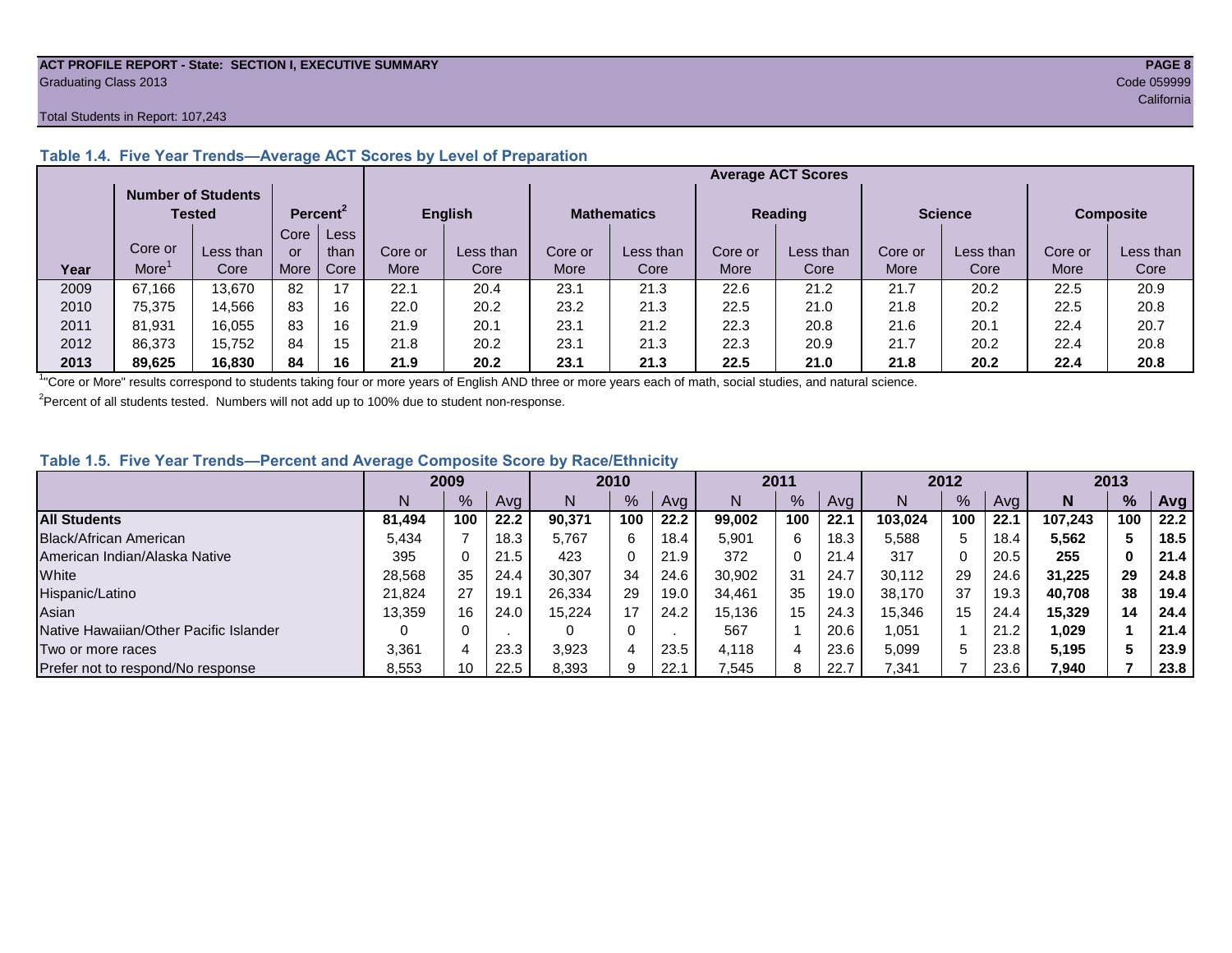#### **ACT PROFILE REPORT - State: SECTION I, EXECUTIVE SUMMARY PAGE 9 Graduating Class 2013** Code 059999 Code 059999

resultation of the contract of the contract of the contract of the contract of the contract of the contract of

Total Students in Report: 107,243

### **Table 1.6. Percent of Students in College Readiness Standards Score Ranges**

| <b>CRS</b>    | <b>English</b>      | <b>Mathematics</b>   | <b>Reading</b>                         | <b>Science</b>      |
|---------------|---------------------|----------------------|----------------------------------------|---------------------|
| Range         | (Benchmark = $18$ ) | (Benchmark = $22$ )  | $(Benchmark = 22)$                     | $(Benchmark = 23)$  |
|               | 100%                | 100%                 | 100%                                   | 100%                |
| $1 - 12$      | 50%<br>13%<br>$9\%$ | 50%                  | 50%                                    | 50%                 |
|               | $0\%$               | $0\%$<br>1%<br>$0\%$ | $8\%$<br>$5\%$<br>$0\%$                | 7%<br>5%<br>$0\%$   |
|               | 100%                | 100%                 | 100%                                   | 100%                |
| $13 - 15$     | 50%<br>13%<br>11%   | 50%<br>14%<br>$8%$   | 50%<br>13%<br>12%                      | 50%<br>10%<br>8%    |
|               | $0\%$               | $0\%$                | $0\%$                                  | 0%                  |
|               | 100%                | 100%                 | 100%                                   | 100%                |
| $16 - 19$     | 50%<br>18%<br>17%   | 33%<br>26%<br>50%    | 50%<br>21%<br>20%                      | 50%<br>23%<br>22%   |
|               | $0\%$               | $0\%$                | $0\%$                                  | 0%                  |
|               | 100%                | 100%                 | 100%                                   | 100%                |
| $20 - 23$     | 50%<br>25%<br>25%   | 50%<br>19%<br>19%    | 50%<br>24%<br>23%                      | 29%<br>30%<br>50%   |
|               | $0\%$               | $0\%$                | $0\%$                                  | 0%                  |
|               | 100%                | 100%                 | 100%                                   | 100%                |
| $24 - 27$     | 50%<br>18%<br>16%   | 50%<br>26%<br>21%    | 50%<br>17%<br>15%                      | 50%<br>22%<br>20%   |
|               | $0\%$               | 0%                   | $0\%$                                  | 0%                  |
|               | 100%                | 100%                 | 100%                                   | 100%                |
| 28-32         | 50%<br>13%<br>10%   | 50%<br>14%<br>$9\%$  | 50%<br>17%<br>13%                      | 50%<br>10%<br>$8\%$ |
|               | $0\%$               | $0\%$                | $0\%$                                  | 0%                  |
|               | 100%                | 100%                 | 100%                                   | 100%                |
| 33-36         | 50%<br>$7\%$        | 50%<br>$6\%$         | 50%<br>7%                              | 50%                 |
|               | $5\%$<br>$0\%$      | $3%$<br>$0\%$        | $5\%$<br>$0\%$                         | 3%<br>$2\%$<br>0%   |
|               | 100%                | 100%                 | 100%                                   | 100%                |
| % At or Above | 72%<br>64%          | 58%<br>44%           | 51%<br>44%                             | 41%                 |
| Benchmark     | 50%                 | 50%                  | 50%                                    | 36%<br>50%          |
|               | $0\%$               | $0\%$                | $0\%$                                  | $0\%$               |
|               |                     | $=$ State            | = National<br><b>Contract Contract</b> |                     |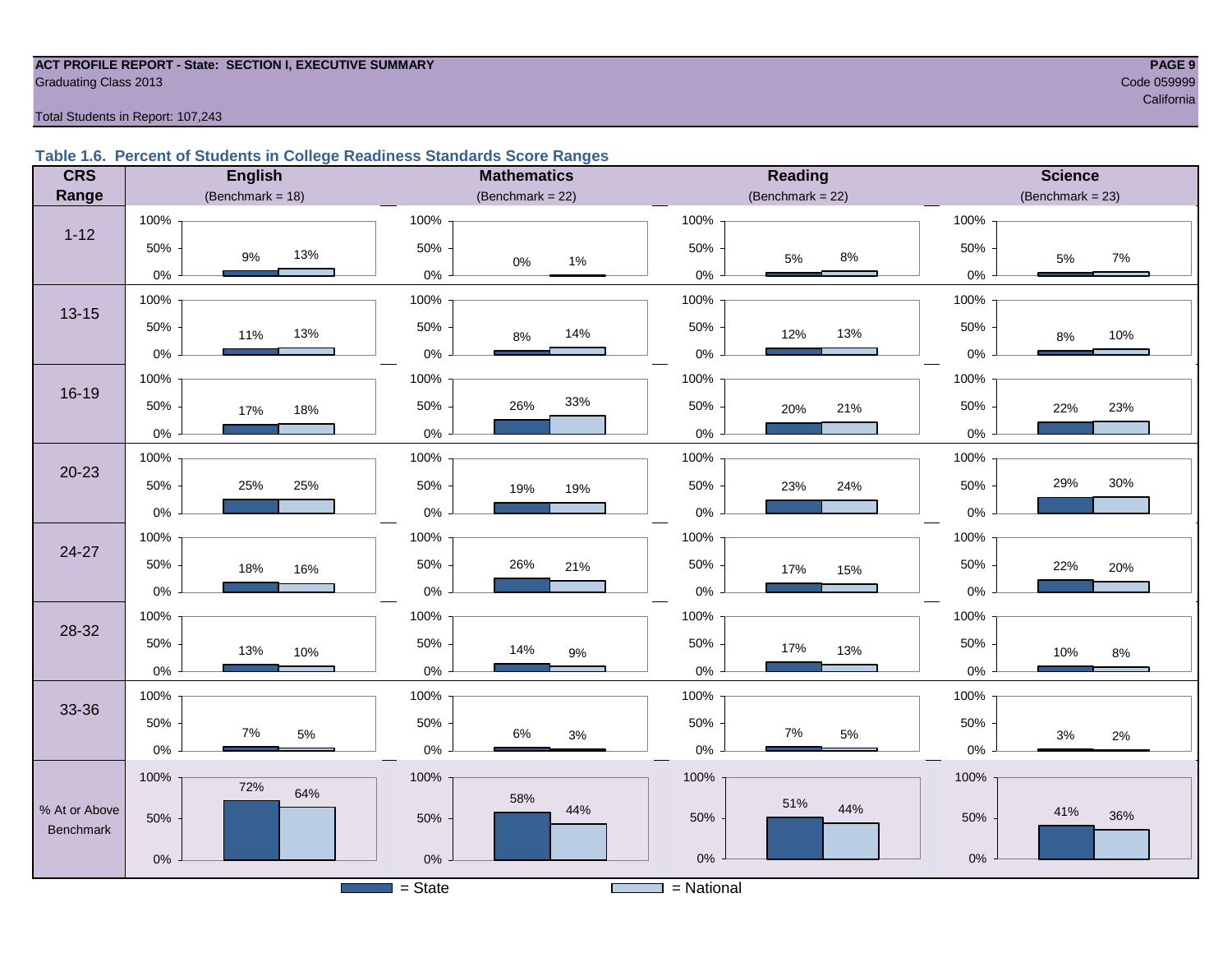#### **ACT PROFILE REPORT- State: SECTION II, ACADEMIC ACHIEVEMENT PAGE 10** Graduating Class 2013 Code 059999

Total Students in Report: 107,243

| <b>Student Group</b> | <b>Test Session</b>  |          |         | <b>Average ACT Scores</b> |             |         |         |           |  |  |  |  |  |
|----------------------|----------------------|----------|---------|---------------------------|-------------|---------|---------|-----------|--|--|--|--|--|
|                      | <b>Duration</b>      | N        | Percent | English                   | Mathematics | Reading | Science | Composite |  |  |  |  |  |
|                      | <b>Standard Time</b> | 105,960  | 99      | 21.6                      | 22.8        | 22.2    | 21.5    | 22.2      |  |  |  |  |  |
| <b>State</b>         | <b>Extended Time</b> | 1,283    |         | 22.7                      | 23.0        | 24.5    | 23.0    | 23.4      |  |  |  |  |  |
|                      | Total                | 107,243  | 100     | 21.6                      | 22.8        | 22.3    | 21.5    | 22.2      |  |  |  |  |  |
|                      | <b>Standard Time</b> | ,727,041 | 96      | 20.4                      | 21.0        | 21.3    | 20.9    | 21.0      |  |  |  |  |  |
| <b>National</b>      | <b>Extended Time</b> | 72,202   | 4       | 15.9                      | 17.7        | 18.1    | 17.9    | 17.5      |  |  |  |  |  |
|                      | Total                | ,799,243 | 100     | 20.2                      | 20.9        | 21.1    | 20.7    | 20.9      |  |  |  |  |  |

# **Table 1.7. Average ACT College Reportable Scores by Test Session Duration**

### **Table 1.8. Percent of Students Who Met College Readiness Benchmark Scores by Test Session Duration**

| <b>Student Group</b> | <b>Test Session</b>  |         |             | <b>Percent of Students</b> |         | Met      |
|----------------------|----------------------|---------|-------------|----------------------------|---------|----------|
|                      | <b>Duration</b>      | English | Mathematics | Reading                    | Science | All Four |
|                      | Standard Time        | 72      | 58          | 51                         | 41      | 33       |
| <b>State</b>         | <b>Extended Time</b> | 78      | 57          | 66                         | 52      | 43       |
|                      | Total                | 72      | 58          | 51                         | 41      | 33       |
|                      | <b>Standard Time</b> | 65      | 45          | 45                         | 37      | 27       |
| <b>National</b>      | <b>Extended Time</b> | 35      | 20          | 28                         | 20      | 13       |
|                      | Total                | 64      | 44          | 44                         | 36      | 26       |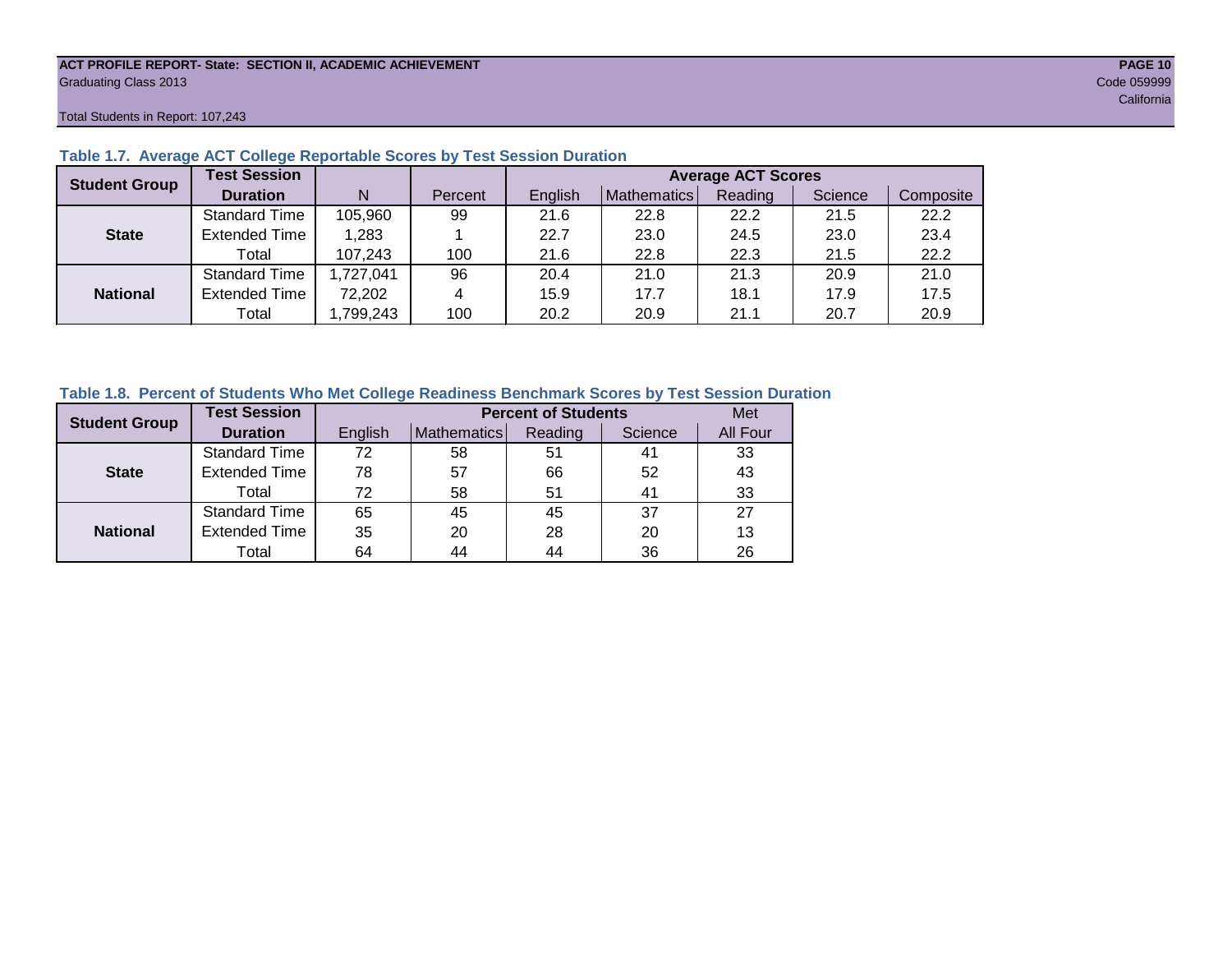# Section II Academic Achievement

Beginning with the Graduating Class of 2013, all students whose scores are college reportable, both standard and extended time tests, are now included. Also beginning with the 2013 Graduating Class data, College Readiness Benchmarks for Reading and Science were updated to reflect the most recent college coursework research.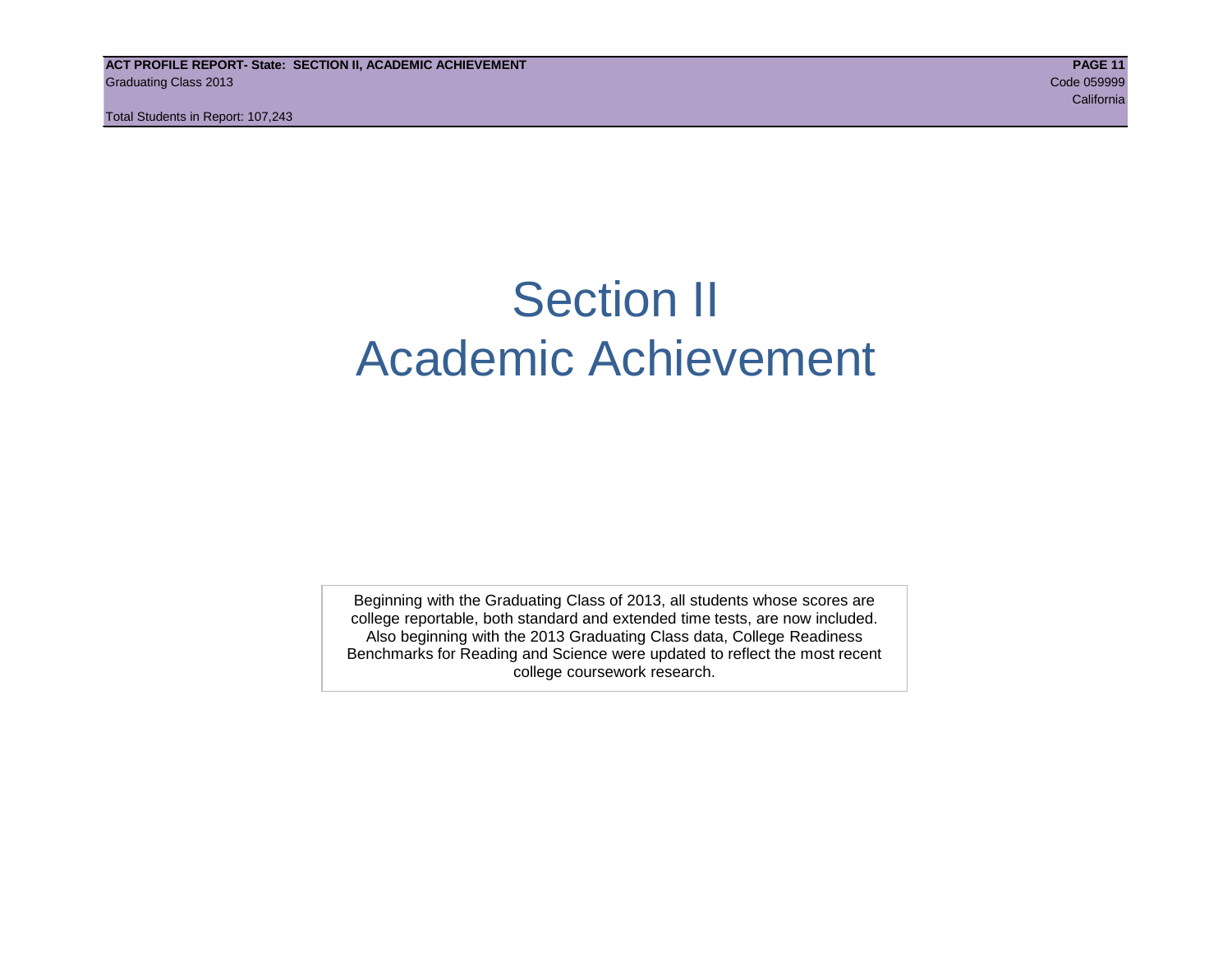# **ACT PROFILE REPORT- State: SECTION II, ACADEMIC ACHIEVEMENT PAGE 12** Graduating Class 2013 Code 059999<br>California

Total Students in Report: 107,243

|  | Table 2.1. ACT Score Distributions, Cumulative Percentages (CP <sup>1</sup> ), and Score Averages |  |  |  |
|--|---------------------------------------------------------------------------------------------------|--|--|--|
|  |                                                                                                   |  |  |  |

| <b>ACT Scale</b> |          | <b>English</b> |                | <b>Mathematics</b> |              | Reading       |             | <b>Science</b> | <b>Composite</b>          |                | <b>ACT Scale</b> |
|------------------|----------|----------------|----------------|--------------------|--------------|---------------|-------------|----------------|---------------------------|----------------|------------------|
| <b>Score</b>     | N        | CP             | $\mathsf{N}$   | $\mathsf{CP}$      | $\mathsf{N}$ | $\mathsf{CP}$ | ${\sf N}$   | CP             | N                         | CP             | <b>Score</b>     |
| 36               | 540      | 100            | 900            | 100                | 1,297        | 100           | 757         | 100            | 100                       | 100            | 36               |
| 35               | 1,731    | 99             | 1,571          | 99                 | 781          | 99            | 1,032       | 99             | 679                       | 100            | 35               |
| 34               | 2,264    | 98             | 2,497          | 98                 | 2,553        | 98            | 803         | 98             | 1,231                     | 99             | 34               |
| 33               | 2,824    | 96             | 1,772          | 95                 | 2,856        | 96            | 660         | 98             | 1,728                     | 98             | 33               |
| 32               | 2,156    | 93             | 2,094          | 94                 | 3,057        | 93            | 1,534       | 97             | 2,166                     | 97             | 32               |
| 31               | 2,425    | 91             | 1,836          | 92                 | 4,658        | 90            | 1,803       | 96             | 2,770                     | 94             | 31               |
| 30               | 2,865    | 89             | 2,870          | $90\,$             | 3,216        | 86            | 2,173       | 94             | 3,260                     | 92             | $30\,$           |
| 29               | 2,750    | 86             | 3,416          | 87                 | 3,410        | 83            | 2,579       | 92             | 3,763                     | 89             | 29               |
| 28               | 3,779    | 84             | 5,293          | 84                 | 3,506        | 80            | 2,925       | 89             | 4,342                     | 85             | 28               |
| 27               | 3,332    | 80             | 6,285          | 79                 | 3,683        | 76            | 3,645       | 87             | 4,920                     | 81             | 27               |
| 26               | 4,831    | 77             | 7,456          | 73                 | 3,833        | 73            | 4,164       | 83             | 5,658                     | 77             | 26               |
| 25               | 5,446    | 72             | 7,312          | 66                 | 4,014        | 69            | 7,831       | 79             | 6,046                     | 71             | 25               |
| 24               | 6,205    | 67             | 7,074          | 60                 | 7,080        | 66            | 8,345       | $72\,$         | 6,534                     | 66             | 24               |
| 23               | 6,203    | 62             | 6,375          | 53                 | 4,584        | 59            | 5,861       | 64             | 6,743                     | 60             | 23               |
| 22               | 6,034    | 56             | 5,176          | $47\,$             | 6,100        | 55            | 8,621       | 59             | 7,067                     | 53             | 22               |
| 21               | 7,211    | 50             | 4,848          | 42                 | 7,527        | 49            | 9,354       | 51             | 6,874                     | 47             | 21               |
| 20               | 7,497    | 43             | 3,487          | 38                 | 5,937        | 42            | 6,992       | 42             | 6,676                     | 40             | 20               |
| 19               | 4,687    | 37             | 5,315          | 34                 | 5,824        | 37            | 7,487       | 36             | 6,438                     | 34             | 19               |
| 18               | 4,261    | 32             | 5,392          | $30\,$             | 6,325        | 31            | 7,197       | 29             | 6,011                     | 28             | 18               |
| 17               | 3,840    | 28             | 8,152          | 24                 | 4,308        | 25            | 4,488       | 22             | 5,708                     | 23             | 17               |
| 16               | 5,127    | 25             | 8,730          | 17                 | 4,700        | 21            | 4,473       | 18             | 5,253                     | 17             | 16               |
| 15               | 5,203    | 20             | 5,730          | 9                  | 5,446        | 17            | 3,590       | 14             | 4,585                     | 12             | 15               |
| 14               | 4,072    | 15             | 2,266          | 3                  | 3,475        | 12            | 2,944       | $10$           | 3,750                     | 8              | 14               |
| 13               | 2,721    | 11             | 861            | $\mathbf{1}$       | 3,857        | 8             | 2,526       | $\overline{7}$ | 2,505                     | 5              | 13               |
| 12               | 2,397    | 9              | 318            | $\overline{1}$     | 2,353        | 5             | 1,926       | $\,$ 5 $\,$    | 1,426                     | $\overline{2}$ | 12               |
| 11               | 2,049    | 6              | 140            |                    | 1,475        | 3             | 1,675       | 3              | 644                       | 1              | 11               |
| 10               | 2,016    | 4              | 32             | 1                  | 777          |               | 876         | 2              | 223                       |                | 10               |
| 9                | 1,172    | 3              | 16             |                    | 285          |               | 576         |                | 94                        |                | 9                |
| 8                | 942      |                | 13             |                    | 45           |               | 164         |                | 37                        |                | 8                |
| $\overline{7}$   | 419      |                | 6              |                    | 123          |               | 85          |                | $\overline{7}$            |                | $\overline{7}$   |
| 6                | 143      |                | 6              |                    | 99           |               | 91          |                | $\ensuremath{\mathsf{3}}$ |                | 6                |
| 5                | 73       |                | $\mathbf 0$    |                    | $30\,$       |               | 42          |                |                           |                | 5                |
| 4                | 19       |                |                |                    | 15           |               | 3           |                |                           |                |                  |
| 3                | 8        |                |                |                    | 8            |               | 16          |                | $\Omega$                  |                | 3                |
| $\overline{2}$   |          | 1              | $\mathbf 0$    |                    | 6            |               | $\mathbf 0$ |                | $\Omega$                  |                | $\overline{2}$   |
|                  | $\Omega$ | $\mathbf{1}$   | $\overline{2}$ | $\mathbf{1}$       | $\Omega$     |               | 5           |                | $\Omega$                  |                |                  |
| Avg (SD)         |          | 21.6(6.6)      |                | 22.8(5.7)          |              | 22.3(6.4)     |             | 21.5(5.5)      |                           | 22.2(5.5)      | Avg (SD)         |

<sup>1</sup>CP is the cumulative percent of students at or below a score point.

Note: Shaded portions of columns identify the students who met/exceeded the ACT College Readiness Benchmark Scores.

california and the california and the california and the california and the california california and the california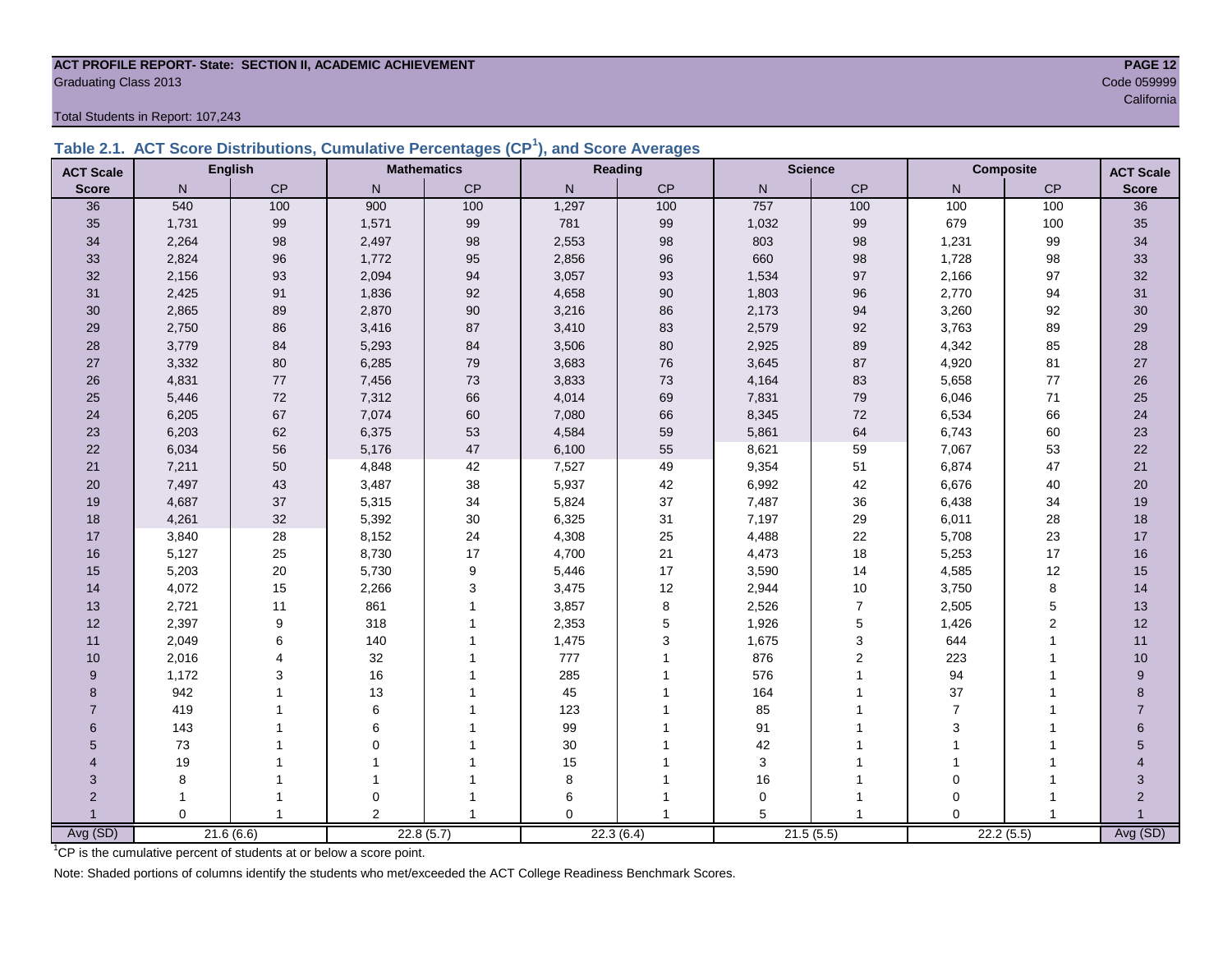#### **ACT PROFILE REPORT- State: SECTION II, ACADEMIC ACHIEVEMENT PAGE 13** Graduating Class 2013 Code 059999

#### Total Students in Report: 107,243

|                  |                         | <b>English</b> |                          |                |                        |                | <b>Reading</b>         |                | <b>Mathematics</b>    |                |                     |           |                        |                |                  |
|------------------|-------------------------|----------------|--------------------------|----------------|------------------------|----------------|------------------------|----------------|-----------------------|----------------|---------------------|-----------|------------------------|----------------|------------------|
|                  |                         |                |                          |                | <b>Social Studies/</b> |                |                        |                | <b>Pre/Elementary</b> |                | Algebra/ Coordinate |           | <b>Plane Geometry/</b> |                |                  |
| <b>ACT Scale</b> | <b>Usage/ Mechanics</b> |                | <b>Rhetorical Skills</b> |                | <b>Sciences</b>        |                | <b>Arts/Literature</b> |                | Algebra               |                | <b>Geometry</b>     |           | <b>Trigonometry</b>    |                | <b>ACT Scale</b> |
| <b>Score</b>     | N                       | CP             | N.                       | CP             | N                      | <b>CP</b>      | N.                     | CP             | N                     | <b>CP</b>      | N.                  | <b>CP</b> | N                      | <b>CP</b>      | <b>Score</b>     |
| 18               | 5,227                   | 100            | 2.695                    | 100            | 3.797                  | 100            | 4,944                  | 100            | 7,981                 | 100            | 1.750               | 100       | 2.294                  | 100            | 18               |
| 17               | 7.480                   | 95             | 1.299                    | 97             | 6,964                  | 96             | 6.452                  | 95             | 6,895                 | 93             | 2,934               | 98        | 736                    | 98             | 17               |
| 16               | 5,858                   | 88             | 6.994                    | 96             | 7,092                  | 90             | 7.715                  | 89             | 6,220                 | 86             | 4,502               | 96        | 7,225                  | 97             | 16               |
| 15               | 5,357                   | 83             | 8.170                    | 90             | 6,730                  | 83             | 8,004                  | 82             | 9,105                 | 80             | 10,203              | 91        | 9,297                  | 90             | 15               |
| 14               | 6,605                   | 78             | 8.753                    | 82             | 6,348                  | 77             | 8.169                  | 75             | 7,738                 | 72             | 12,014              | 82        | 10,300                 | 82             | 14               |
| 13               | 6.797                   | 72             | 9.369                    | 74             | 9,118                  | 71             | 8.114                  | 67             | 9.760                 | 65             | 14.868              | 71        | 10,025                 | 72             | 13               |
| 12               | 7.970                   | 65             | 13,242                   | 65             | 12,048                 | 63             | 8,305                  | 60             | 10,053                | 56             | 11,279              | 57        | 15.715                 | 63             | 12               |
| 11               | 10,937                  | 58             | 9,526                    | 53             | 9,226                  | 51             | 10,969                 | 52             | 10,768                | 46             | 11,960              | 46        | 8,968                  | 48             | 11               |
| 10               | 10,907                  | 48             | 10,350                   | 44             | 9,218                  | 43             | 8,634                  | 42             | 7,582                 | 36             | 13,423              | 35        | 9,375                  | 40             | 10               |
| 9                | 9,947                   | 37             | 10,631                   | 34             | 8,606                  | 34             | 7,672                  | 34             | 6,596                 | 29             | 8,398               | 23        | 12,887                 | 31             | 9                |
| 8                | 7,501                   | 28             | 8,958                    | 24             | 8,463                  | 26             | 9,296                  | 26             | 8,981                 | 23             | 7,218               | 15        | 7,673                  | 19             | 8                |
| $\overline{7}$   | 7,177                   | 21             | 5,076                    | 16             | 9,871                  | 18             | 6,730                  | 18             | 9,319                 | 15             | 3,773               | 8         | 4,962                  | 12             |                  |
| 6                | 5,271                   | 14             | 4,641                    | 11             | 4,921                  | 9              | 4,924                  | 11             | 3,760                 | 6              | 2,800               | 5         | 3,844                  | $\overline{7}$ | 6                |
| 5                | 4,972                   | 10             | 3.766                    | $\overline{7}$ | 2,498                  | 5              | 4,800                  | $\overline{7}$ | 1,416                 | $\overline{2}$ | 792                 | 2         | 747                    | 4              | 5                |
| 4                | 2,618                   | 5              | 2,379                    | 4              | 1,363                  | $\overline{2}$ | 1,601                  | 2              | 757                   | 1              | 643                 | -1        | 1,880                  | 3              | 4                |
| 3                | 1.718                   | $\overline{2}$ | 1,142                    | 1              | 368                    |                | 615                    | 1              | 238                   | 1              | 335                 | -1        | 314                    |                | 3                |
| $\overline{2}$   | 798                     |                | 230                      |                | 439                    |                | 273                    |                | 68                    | 1              | 97                  |           | 699                    |                | $\overline{2}$   |
|                  | 103                     |                | 22                       |                | 173                    |                | 26                     |                | 6                     | 1              | 254                 |           | 302                    |                |                  |
| Avg (SD)         | 11.0(4.0)               |                | 11.0(3.5)                |                | 11.3(3.7)              |                | 11.4(3.8)              |                | 11.9(3.7)             |                | 11.7(3.0)           |           | 11.3(3.3)              |                | Avg (SD)         |

#### **Table 2.2. ACT Subscore Distributions, Cumulative Percentages (CP<sup>1</sup> ), and Subscore Averages**

 $1$ <sup>-1</sup>CP is the cumulative percent of students at or below a score point.

#### **Table 2.3. ACT Score Quartile Values**

| <b>Quartile</b>      | Enalish | <b>Mathematics</b> | Reading  | <b>Science</b> | Composite |
|----------------------|---------|--------------------|----------|----------------|-----------|
| Q3 (75th Percentile) | 26      | <u>.</u>           | ا ک      | 25             | 26        |
| Q2 (50th Percentile) | n,<br>∼ | ົ<br>ںے            | nr<br>∠∠ | ິ              | ∼         |
| Q1 (25th Percentile) |         |                    |          | c              |           |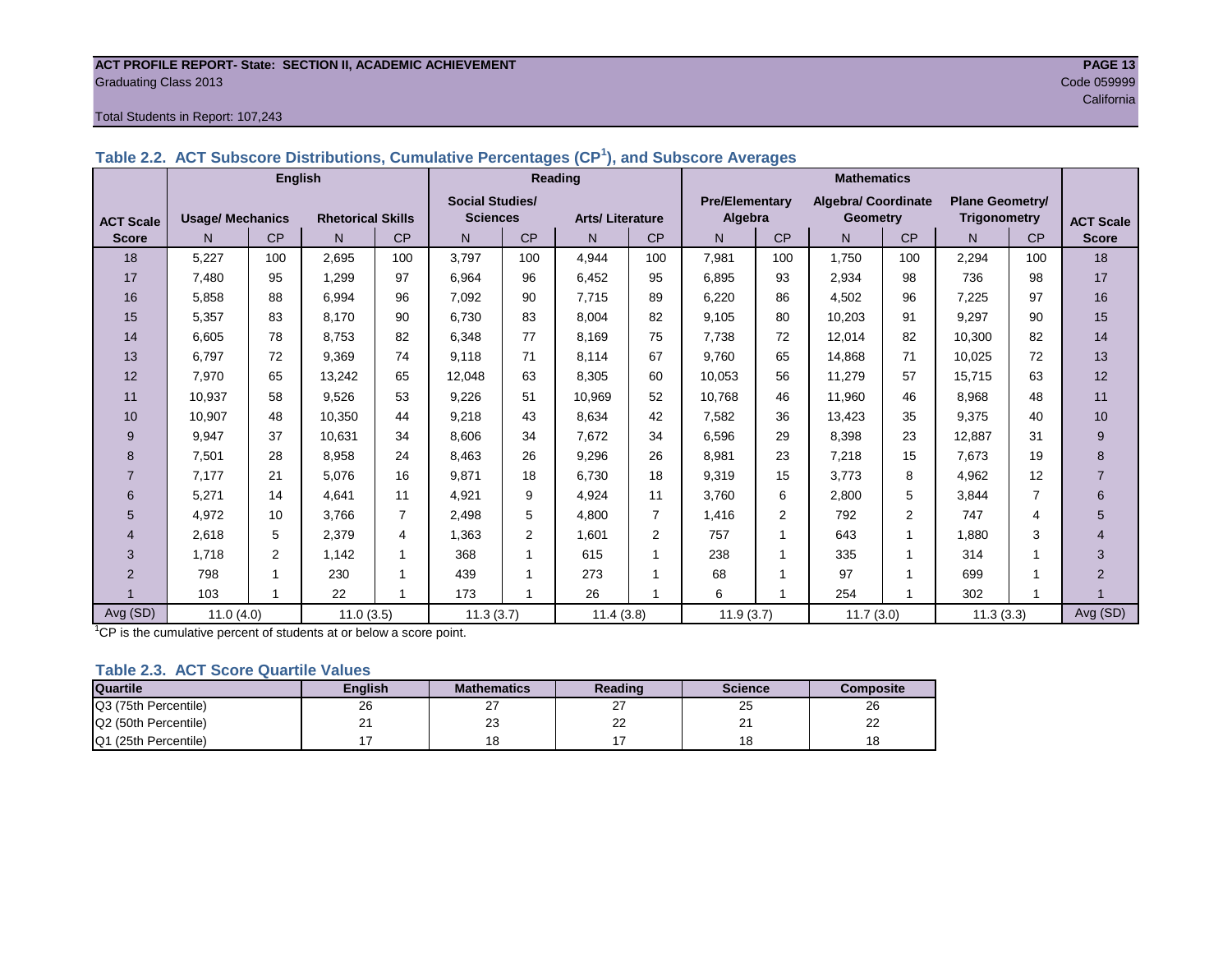Total Students in Report: 107,243

#### **Table 2.4. Average ACT Composite Scores for Race/Ethnicity by Level of Preparation**

| <b>Student</b>  |                                 | <b>Number of Students</b> | <b>Percent Taking</b>     |                     | <b>Average ACT Composite Score</b> |
|-----------------|---------------------------------|---------------------------|---------------------------|---------------------|------------------------------------|
| <b>Group</b>    | <b>Race/Ethnicity</b>           | <b>Tested</b>             | Core or More <sup>1</sup> | <b>Core or More</b> | <b>Less Than Core</b>              |
|                 | <b>All Students</b>             | 107,243                   | 84                        | 22.4                | 20.8                               |
|                 | <b>Black/African American</b>   | 5,562                     | 81                        | 18.6                | 17.6                               |
|                 | American Indian/Alaska Native   | 255                       | 83                        | 21.9                | 19.0                               |
|                 | White                           | 31,225                    | 85                        | 25.0                | 23.7                               |
| <b>State</b>    | Hispanic/Latino                 | 40,708                    | 81                        | 19.6                | 18.5                               |
|                 | Asian                           | 15,329                    | 88                        | 24.5                | 23.4                               |
|                 | Native Hawaiian/Other Pac. Isl. | 1,029                     | 86                        | 21.6                | 20.4                               |
|                 | I Two or more races             | 5,195                     | 85                        | 24.0                | 23.2                               |
|                 | Prefer not/No Response          | 7,940                     | 82                        | 24.1                | 22.3                               |
|                 | <b>All Students</b>             | 1,799,243                 | 74                        | 21.7                | 18.7                               |
|                 | Black/African American          | 239,598                   | 69                        | 17.5                | 15.6                               |
|                 | American Indian/Alaska Native   | 14,217                    | 62                        | 19.1                | 16.5                               |
|                 | <b>White</b>                    | 1,034,712                 | 76                        | 22.9                | 20.0                               |
| <b>National</b> | Hispanic/Latino                 | 259,741                   | 72                        | 19.5                | 17.2                               |
|                 | Asian                           | 71,677                    | 81                        | 24.1                | 21.5                               |
|                 | Native Hawaiian/Other Pac. Isl. | 4,772                     | 71                        | 20.5                | 17.5                               |
|                 | Two or more races               | 64,221                    | 74                        | 21.9                | 19.2                               |
|                 | Prefer not/No Response          | 110,305                   | 58                        | 22.4                | 18.4                               |

<sup>1</sup>"Core or More" results correspond to students taking four or more years of English AND three or more years each of math, social studies, and natural science.

### **Table 2.5. Average ACT Scores by Race/Ethnicity**

| <b>Student</b>  |                                 |                |                    |                |                |                  |
|-----------------|---------------------------------|----------------|--------------------|----------------|----------------|------------------|
| Group           | <b>Race/Ethnicity</b>           | <b>English</b> | <b>Mathematics</b> | <b>Reading</b> | <b>Science</b> | <b>Composite</b> |
|                 | <b>All Students</b>             | 21.6           | 22.8               | 22.3           | 21.5           | 22.2             |
|                 | Black/African American          | 17.8           | 18.8               | 18.7           | 18.0           | 18.5             |
|                 | American Indian/Alaska Native   | 20.9           | 21.8               | 21.6           | 20.8           | 21.4             |
|                 | White                           | 24.8           | 24.9               | 25.1           | 23.9           | 24.8             |
| <b>State</b>    | Hispanic/Latino                 | 18.4           | 20.1               | 19.5           | 19.0           | 19.4             |
|                 | Asian                           | 23.6           | 26.1               | 23.8           | 23.6           | 24.4             |
|                 | Native Hawaiian/Other Pac. Isl. | 20.9           | 22.3               | 21.1           | 21.0           | 21.4             |
|                 | Two or more races               | 23.8           | 24.2               | 24.1           | 23.0           | 23.9             |
|                 | Prefer not/No Response          | 23.5           | 24.2               | 24.0           | 22.9           | 23.8             |
|                 | <b>All Students</b>             | 20.2           | 20.9               | 21.1           | 20.7           | 20.9             |
|                 | <b>Black/African American</b>   | 15.7           | 17.2               | 17.0           | 16.9           | 16.9             |
|                 | American Indian/Alaska Native   | 16.6           | 18.2               | 18.3           | 18.3           | 18.0             |
|                 | White                           | 21.8           | 21.9               | 22.6           | 22.0           | 22.2             |
| <b>National</b> | Hispanic/Latino                 | 17.7           | 19.3               | 18.9           | 18.8           | 18.8             |
|                 | Asian                           | 22.5           | 25.0               | 22.9           | 23.1           | 23.5             |
|                 | Native Hawaiian/Other Pac. Isl. | 18.6           | 20.1               | 19.5           | 19.5           | 19.5             |
|                 | Two or more races               | 20.6           | 20.9               | 21.6           | 20.9           | 21.1             |
|                 | Prefer not/No Response          | 20.0           | 20.8               | 21.0           | 20.5           | 20.7             |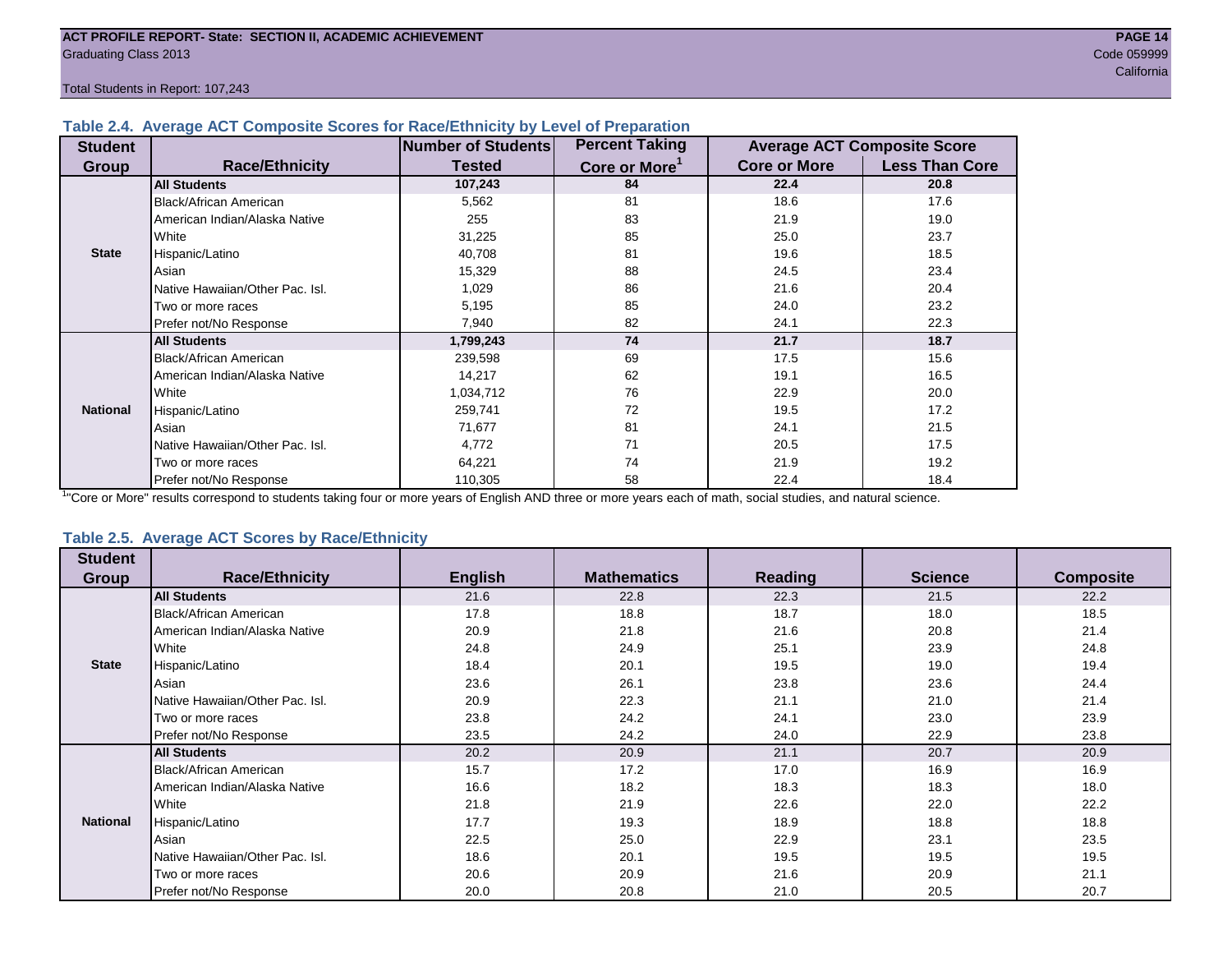#### **ACT PROFILE REPORT- State: SECTION II, ACADEMIC ACHIEVEMENT PAGE 15** Graduating Class 2013 Code 059999

Total Students in Report: 107,243

| <b>Student</b>  | <b>CRS</b> |         | <b>English</b> |         | <b>Mathematics</b> |         | Reading | <b>Science</b> |                |  |
|-----------------|------------|---------|----------------|---------|--------------------|---------|---------|----------------|----------------|--|
| Group           | Range      | N       | %              | N       | %                  | N       | %       | N              | %              |  |
|                 | 33 to 36   | 7,359   |                | 6,740   | 6                  | 7,487   | 7       | 3,252          | 3              |  |
|                 | 28 to 32   | 13.975  | 13             | 15.509  | 14                 | 17.847  | 17      | 11.014         | 10             |  |
|                 | 24 to 27   | 19,814  | 18             | 28,127  | 26                 | 18,610  | 17      | 23,985         | 22             |  |
| <b>State</b>    | 20 to 23   | 26,945  | 25             | 19,886  | 19                 | 24,148  | 23      | 30,828         | 29             |  |
|                 | 16 to 19   | 17.915  | 17             | 27.589  | 26                 | 21.157  | 20      | 23.645         | 22             |  |
|                 | 13 to 15   | 11,996  | 11             | 8,857   | 8                  | 12,778  | 12      | 9,060          | 8              |  |
|                 | 01 to 12   | 9,239   | 9              | 535     | 0                  | 5,216   | 5       | 5,459          | 5              |  |
|                 | 33 to 36   | 81,846  | 5              | 51,648  | 3                  | 89,731  | 5       | 36,033         | $\overline{2}$ |  |
|                 | 28 to 32   | 175,672 | 10             | 156,561 | 9                  | 239,643 | 13      | 138,865        | 8              |  |
|                 | 24 to 27   | 291.095 | 16             | 385.102 | 21                 | 277.723 | 15      | 364.600        | 20             |  |
| <b>National</b> | 20 to 23   | 447,398 | 25             | 343,822 | 19                 | 424,936 | 24      | 542,531        | 30             |  |
|                 | 16 to 19   | 327,718 | 18             | 590,816 | 33                 | 384.706 | 21      | 413.107        | 23             |  |
|                 | 13 to 15   | 242.064 | 13             | 258.384 | 14                 | 240.069 | 13      | 183,840        | 10             |  |
|                 | 01 to 12   | 233,450 | 13             | 12,910  |                    | 142,435 | 8       | 120,267        |                |  |

#### **Table 2.6. Percent of Students in College Readiness Standards (CRS) Score Ranges**

#### **Table 2.7. Average ACT Scores by Gender**

| <b>Student Group</b> | <b>Gender</b>  |         |         | <b>Average ACT Scores</b> |             |         |         |           |  |  |  |  |
|----------------------|----------------|---------|---------|---------------------------|-------------|---------|---------|-----------|--|--|--|--|
|                      |                | N       | Percent | English                   | Mathematics | Reading | Science | Composite |  |  |  |  |
|                      | Males          | 44,719  | 42      | 21.9                      | 24.0        | 22.6    | 22.6    | 22.9      |  |  |  |  |
| <b>State</b>         | <b>Females</b> | 62,524  | 58      | 21.5                      | 21.9        | 22.0    | 20.8    | 21.7      |  |  |  |  |
|                      | Missing        |         |         |                           |             |         |         |           |  |  |  |  |
|                      | Males          | 835,431 | 46      | 19.8                      | 21.4        | 20.9    | 21.2    | 20.9      |  |  |  |  |
| <b>National</b>      | Females        | 954,919 | 53      | 20.6                      | 20.5        | 21.4    | 20.4    | 20.9      |  |  |  |  |
|                      | Missing        | 8,893   |         | 16.1                      | 18.2        | 17.6    | 17.7    | 17.5      |  |  |  |  |

#### **Table 2.8. Percent of Students Who Met College Readiness Benchmark Scores by Gender**

| <b>Student Group</b> | <b>Gender</b> |         | <b>Percent of Students</b> |         |         |          |  |  |  |  |
|----------------------|---------------|---------|----------------------------|---------|---------|----------|--|--|--|--|
|                      |               | English | <b>Mathematics</b>         | Reading | Science | All Four |  |  |  |  |
|                      | Males         | 73      | 66                         | 53      | 50      | 40       |  |  |  |  |
| <b>State</b>         | Females       |         | 52                         | 49      | 35      | 29       |  |  |  |  |
| <b>National</b>      | Males         | 62      | 47                         | 43      | 40      | 29       |  |  |  |  |
|                      | Females       | 67      | 4 <sup>1</sup>             | 45      | 33      | 24       |  |  |  |  |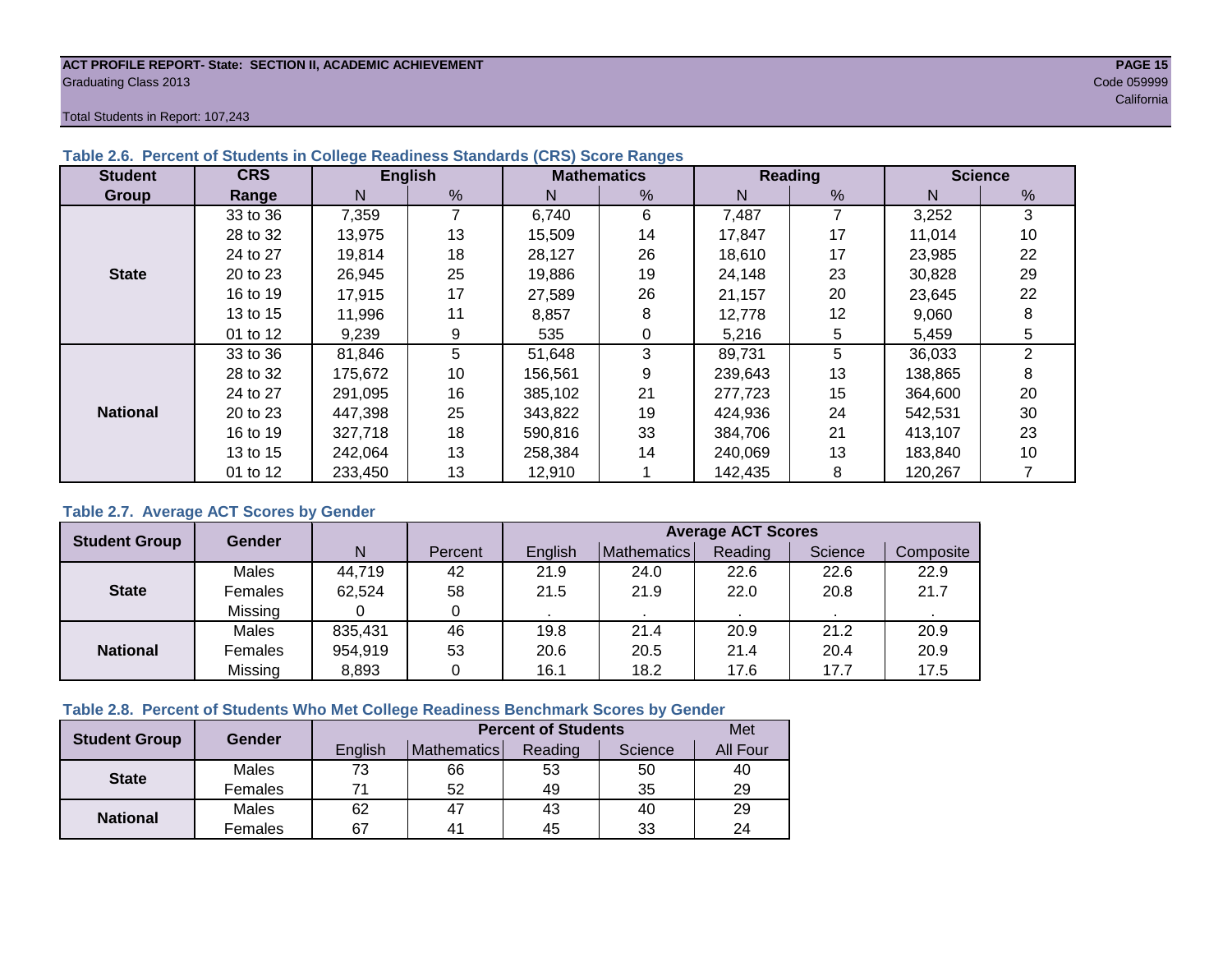#### **ACT PROFILE REPORT- State: SECTION II, ACADEMIC ACHIEVEMENT PAGE 16** Graduating Class 2013 Code 059999

#### Total Students in Report: 107,243

| <b>Student</b>  | <b>Curriculum</b>           | N        | <b>English</b> |      | <b>Mathematics</b> |      | Reading |      |       | <b>Science</b> | <b>Composite</b> |      |
|-----------------|-----------------------------|----------|----------------|------|--------------------|------|---------|------|-------|----------------|------------------|------|
| Group           | $\mathsf{Taken}^{\check{}}$ |          | CRB %          | Avg  | CRB %              | Ava  | CRB %   | Avg  | CRB % | Ava            | CRB $\%^4$       | Avg  |
|                 | Core or More <sup>2</sup>   | 89,625   | 74             | 21.9 | 60                 | 23.1 | 52      | 22.5 | 43    | 21.8           | 35               | 22.4 |
| <b>State</b>    | Less than Corel             | 16,830   | 63             | 20.2 | 46                 | 21.3 | 43      | 21.0 | 32    | 20.2           | 25               | 20.8 |
|                 | Missing <sup>3</sup>        | 788      | 68             | 21.2 | 50                 | 22.1 | 53      | 22.3 | 42    | 21.7           | 34               | 22.0 |
|                 | Core or More                | ,322,739 | 71             | 21.2 | 50                 | 21.7 | 50      | 22.0 | 42    | 21.5           | 31               | 21.7 |
| <b>National</b> | Less than Core              | 396,592  | 48             | 17.8 | 27                 | 18.9 | 30      | 19.0 | 22    | 18.8           | 14               | 18.7 |
|                 | Missing                     | 79,912   | 36             | 16.0 | 19                 | 17.8 | 24      | 17.5 | 17    | 17.7           | 10               | 17.4 |

### **Table 2.9. College Readiness Benchmark (CRB) Percent and Average ACT Scores by Overall High School Curriculum**

<sup>1</sup> "Curriculum Taken" reflects overall high school curriculum in this table.

 $^2$  "Core or More" results correspond to students taking four or more years of English AND three or more years each of math, social studies, and natural science.

 $3$  Zero years or no coursework information reported in one or more content areas.

 $4$  Composite CRB% results reflect students who met all four subject-area benchmarks.

#### **Table 2.10. College Readiness Benchmark (CRB) Percent and Average ACT Scores by Content-Specific Curriculum**

| <b>Student</b>  | Curriculum                |          | <b>English</b> |      |          | <b>Mathematics</b> |      |          | <b>Reading</b> |      |          | <b>Science</b> |      |  |
|-----------------|---------------------------|----------|----------------|------|----------|--------------------|------|----------|----------------|------|----------|----------------|------|--|
| Group           | <b>Taken</b>              |          | CRB %          | Avg  |          | CRB %              | Avg  | N        | CRB %          | Avg  | N        | CRB %          | Avg  |  |
|                 | Core or More <sup>2</sup> | 105,341  | 72             | 21.7 | 105,057  | 58                 | 22.9 | 101,806  | 51             | 22.3 | 95,080   | 43             | 21.7 |  |
| <b>State</b>    | Less than Core            | .154     | 55             | 19.0 | .436     | 19                 | 17.9 | 4,688    | 50             | 22.2 | 11,391   | 28             | 19.8 |  |
|                 | Missing <sup>3</sup>      | 748      | 70             | 21.4 | 750      | 51                 | 22.3 | 749      | 54             | 22.6 | 772      | 43             | 21.8 |  |
|                 | Core or More              | ,646,286 | 67             | 20.6 | ,648,697 | 46                 | 21.3 | ,554,990 | 46             | 21.5 | ,506,965 | 40             | 21.3 |  |
| <b>National</b> | Less than Core            | 84,048   | 36             | 15.9 | 77,906   |                    | 16.3 | 171,617  | 32             | 19.1 | 218,267  |                | 18.0 |  |
|                 | Missing                   | 68,909   | 38             | 16.4 | 72,640   | 20                 | 17.9 | 72,636   | 25             | 17.7 | 74,011   | 18             | 17.8 |  |

<sup>1</sup>"Curriculum Taken" reflects content-specific curriculum in this table.

<sup>2</sup> "Core or More" results correspond to students taking four or more years of English or three or more years of math, social studies, or natural science, respectively. For instance, Reading "Core or More" results correspond to students taking three or more years of social studies, regardless of courses taken in other content areas.

 $3$  Zero years or no coursework information reported in the specified content area.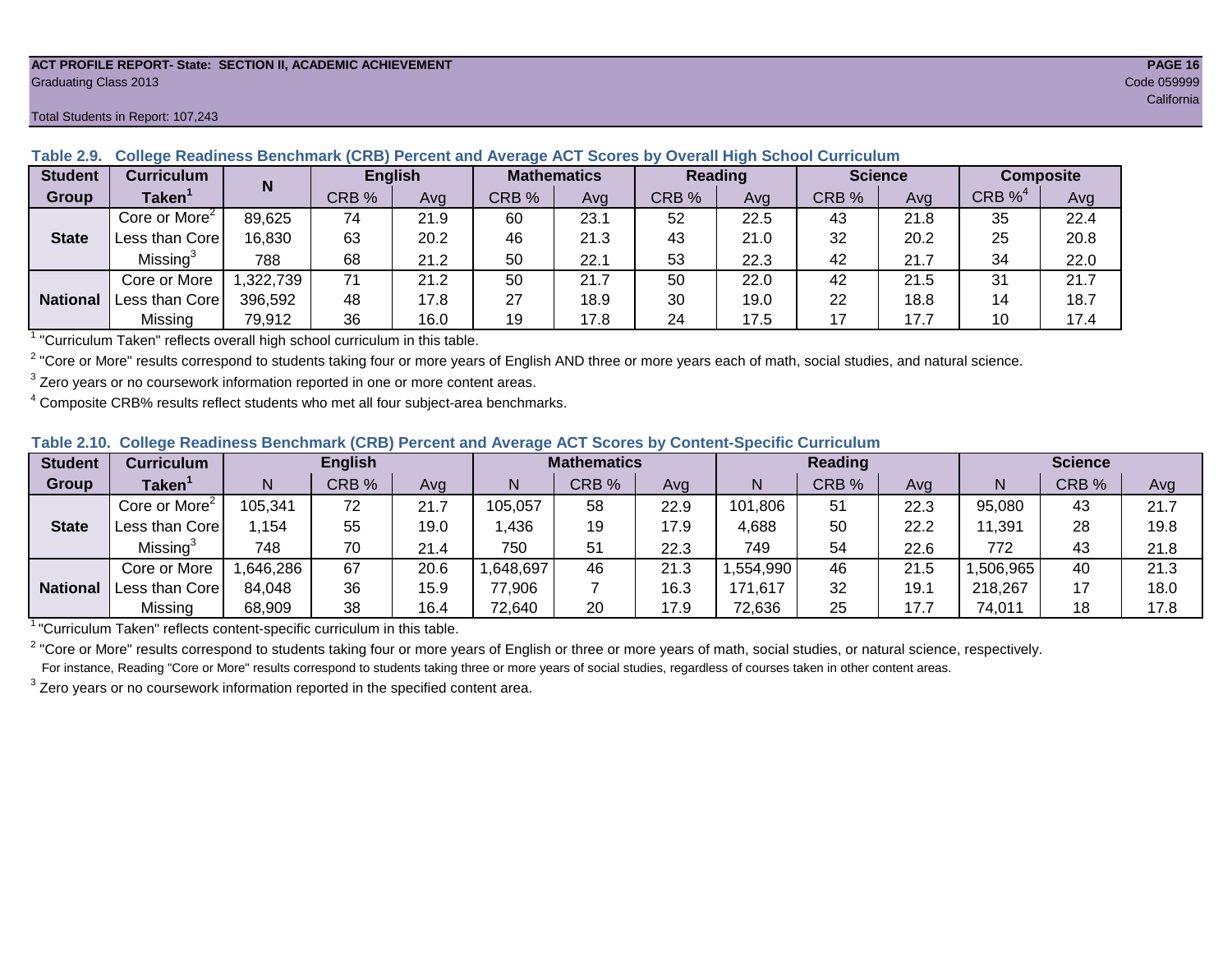Total Students in Report: 107,243

# Section III College Readiness and the Impact of Course Rigor

Beginning with the Graduating Class of 2013, all students whose scores are college reportable, both standard and extended time tests, are now included. Also beginning with the 2013 Graduating Class data, College Readiness Benchmarks for Reading and Science were updated to reflect the most recent college coursework research.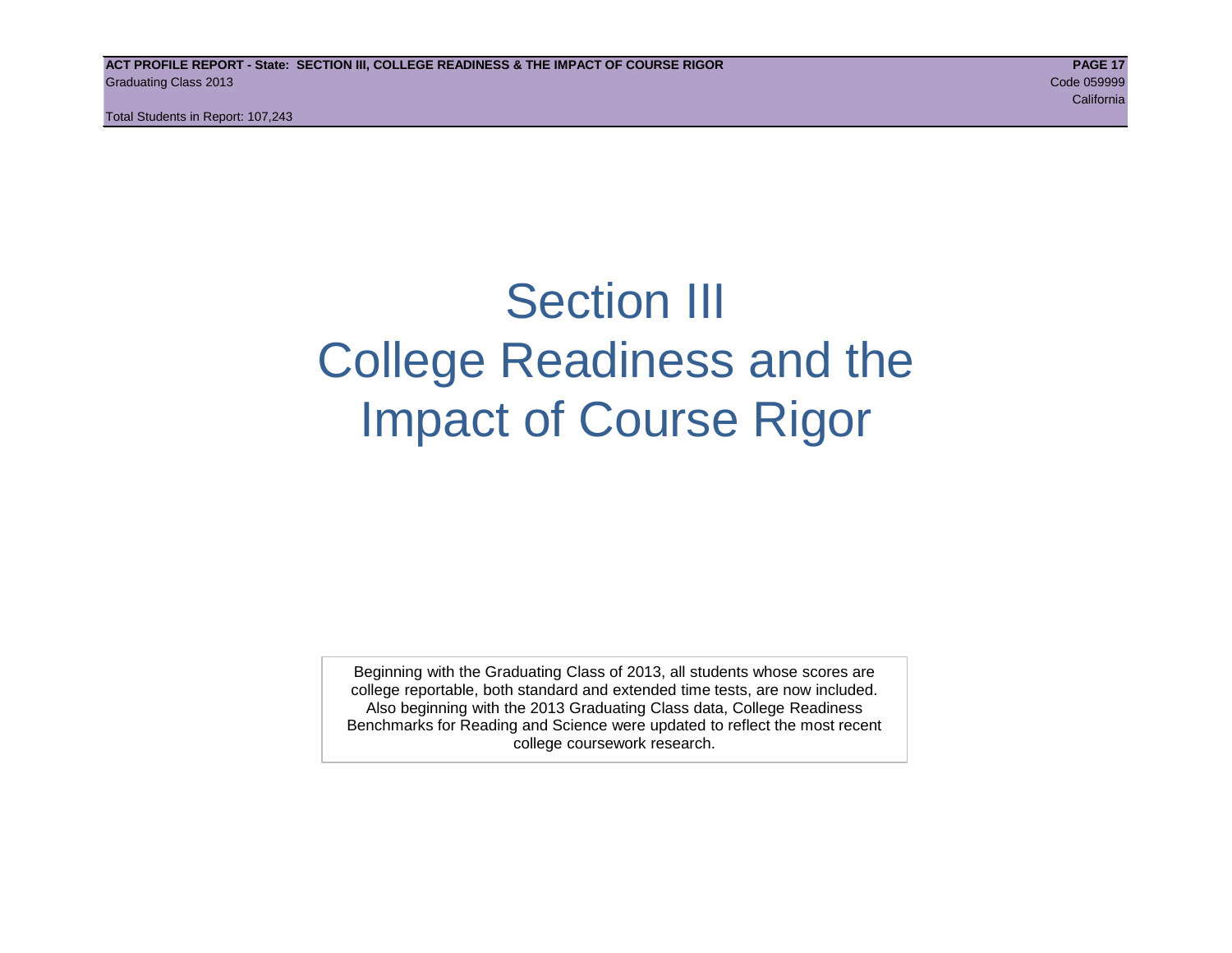#### **ACT PROFILE REPORT - State: SECTION III, COLLEGE READINESS & THE IMPACT OF COURSE RIGOR PAGE 18** Graduating Class 2013 Code 059999

Total Students in Report: 107,243

# **Figure 3.1. Percent of Students Who Met ACT College Readiness Benchmark Scores by Race/Ethnicity: ENGLISH**



ACT English Benchmark Score = **18**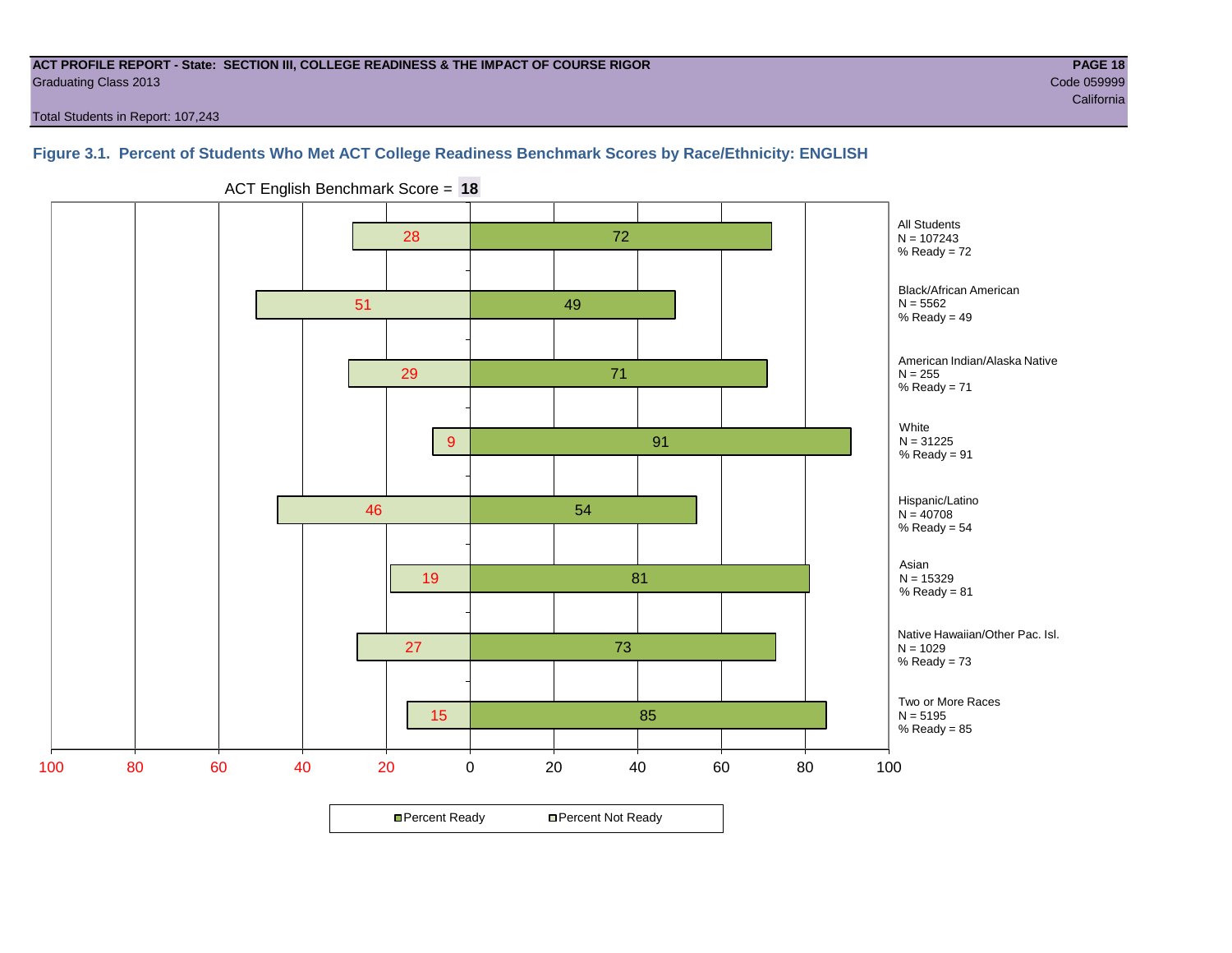#### **ACT PROFILE REPORT - State: SECTION III, COLLEGE READINESS & THE IMPACT OF COURSE RIGOR PAGE 19** Graduating Class 2013 Code 059999

california and the california and the california and the california and the california california and the california

Total Students in Report: 107,243

# **Figure 3.2. Percent of Students Who Met ACT College Readiness Benchmark Scores by Race/Ethnicity: MATHEMATICS**



ACT Mathematics Benchmark Score = **22**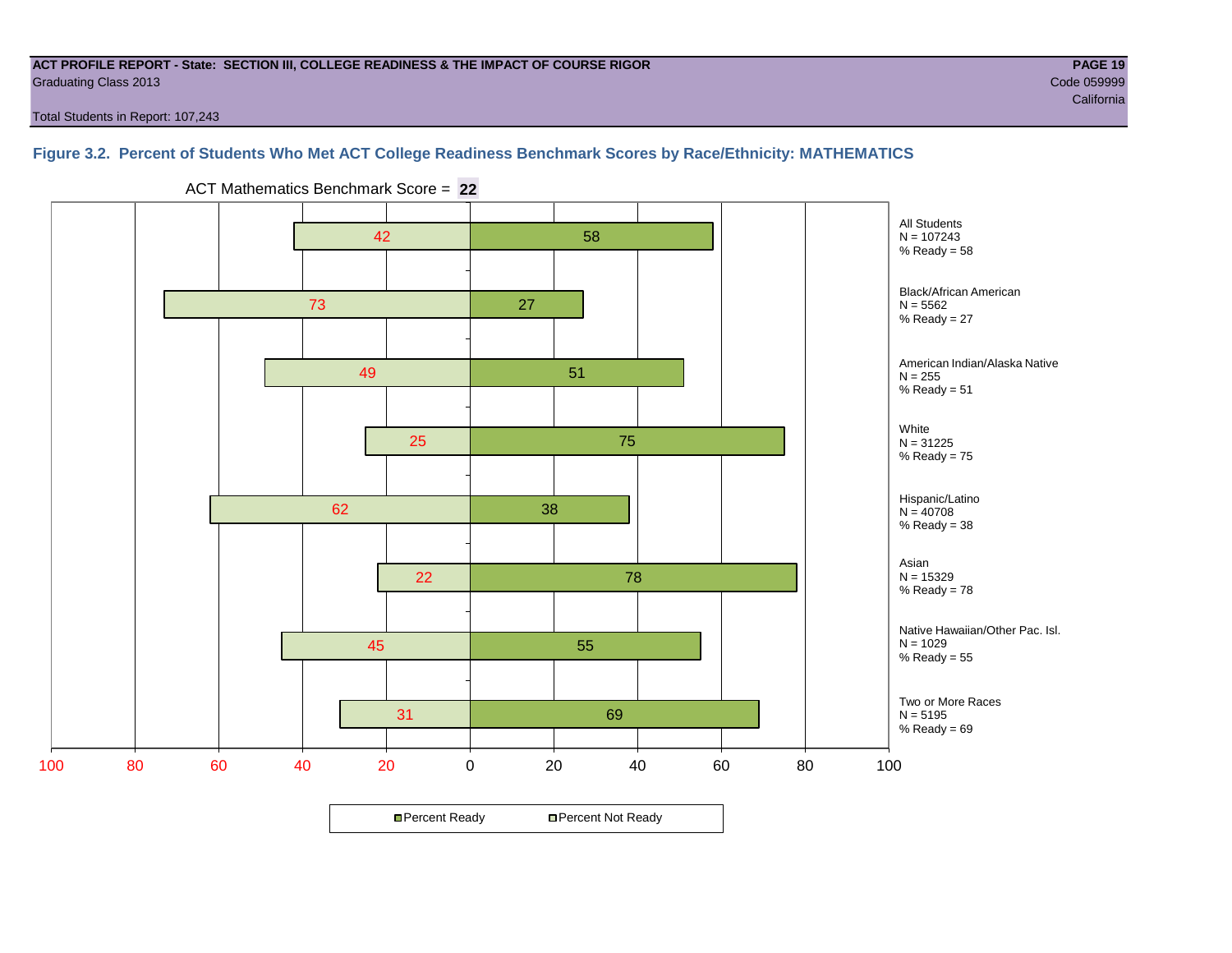#### **ACT PROFILE REPORT - State: SECTION III, COLLEGE READINESS & THE IMPACT OF COURSE RIGOR PAGE 20** Graduating Class 2013 Code 059999

california and the california and the california and the california and the california california and the california

Total Students in Report: 107,243

### **Figure 3.3. Percent of Students Who Met ACT College Readiness Benchmark Scores by Race/Ethnicity: READING**



ACT Reading Benchmark Score = **22**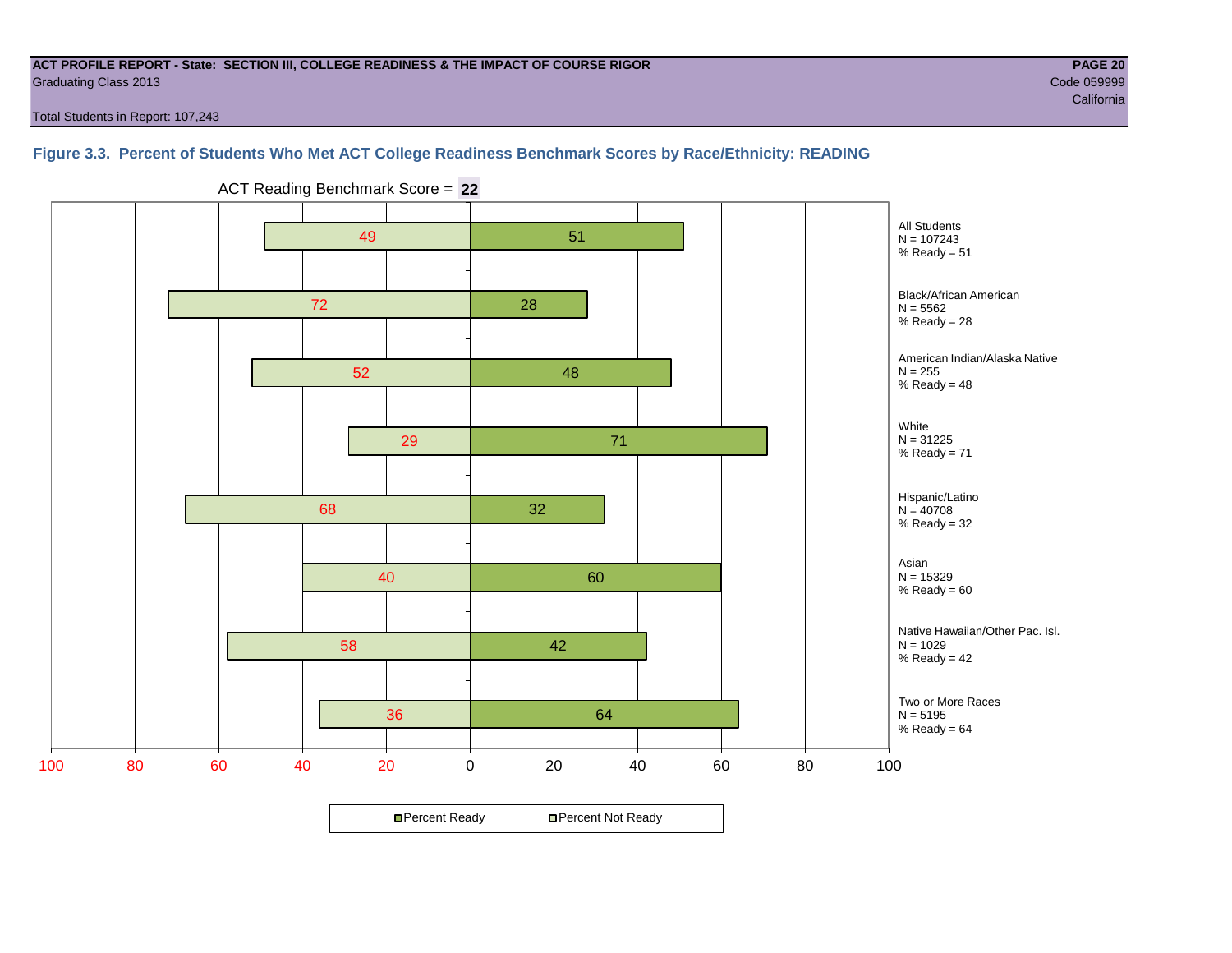#### **ACT PROFILE REPORT - State: SECTION III, COLLEGE READINESS & THE IMPACT OF COURSE RIGOR PAGE 21** Graduating Class 2013 Code 059999

Total Students in Report: 107,243

# **Figure 3.4. Percent of Students Who Met ACT College Readiness Benchmark Scores by Race/Ethnicity: SCIENCE**



ACT Science Benchmark Score = **23**

california and the california and the california and the california and the california california and the california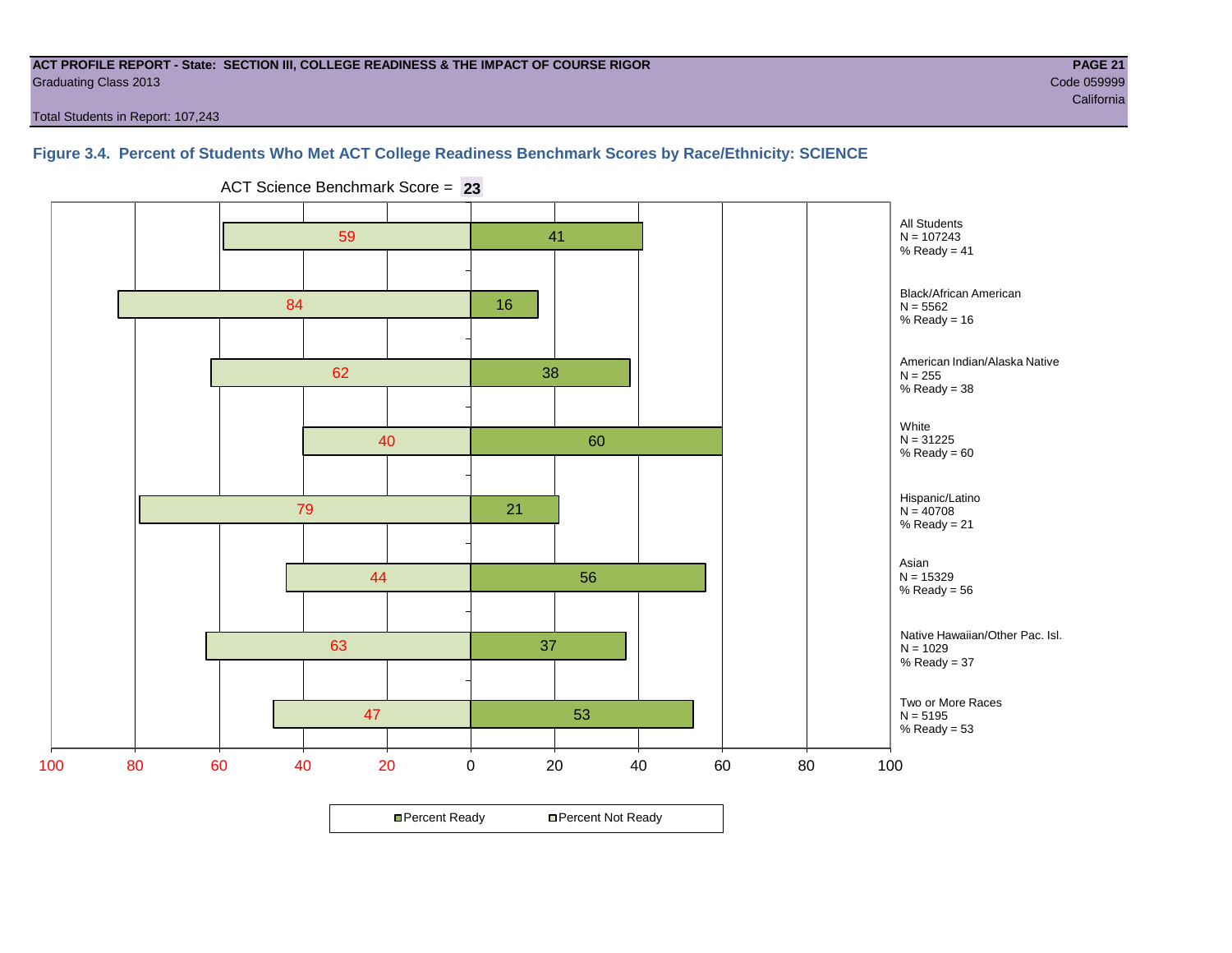#### **ACT PROFILE REPORT - State: SECTION III, COLLEGE READINESS & THE IMPACT OF COURSE RIGOR PAGE 22** Graduating Class 2013 Code 059999

Total Students in Report: 107,243

**Figure 3.5. Percent of Students Who Met ACT College Readiness Benchmark Scores by Race/Ethnicity: ALL FOUR**

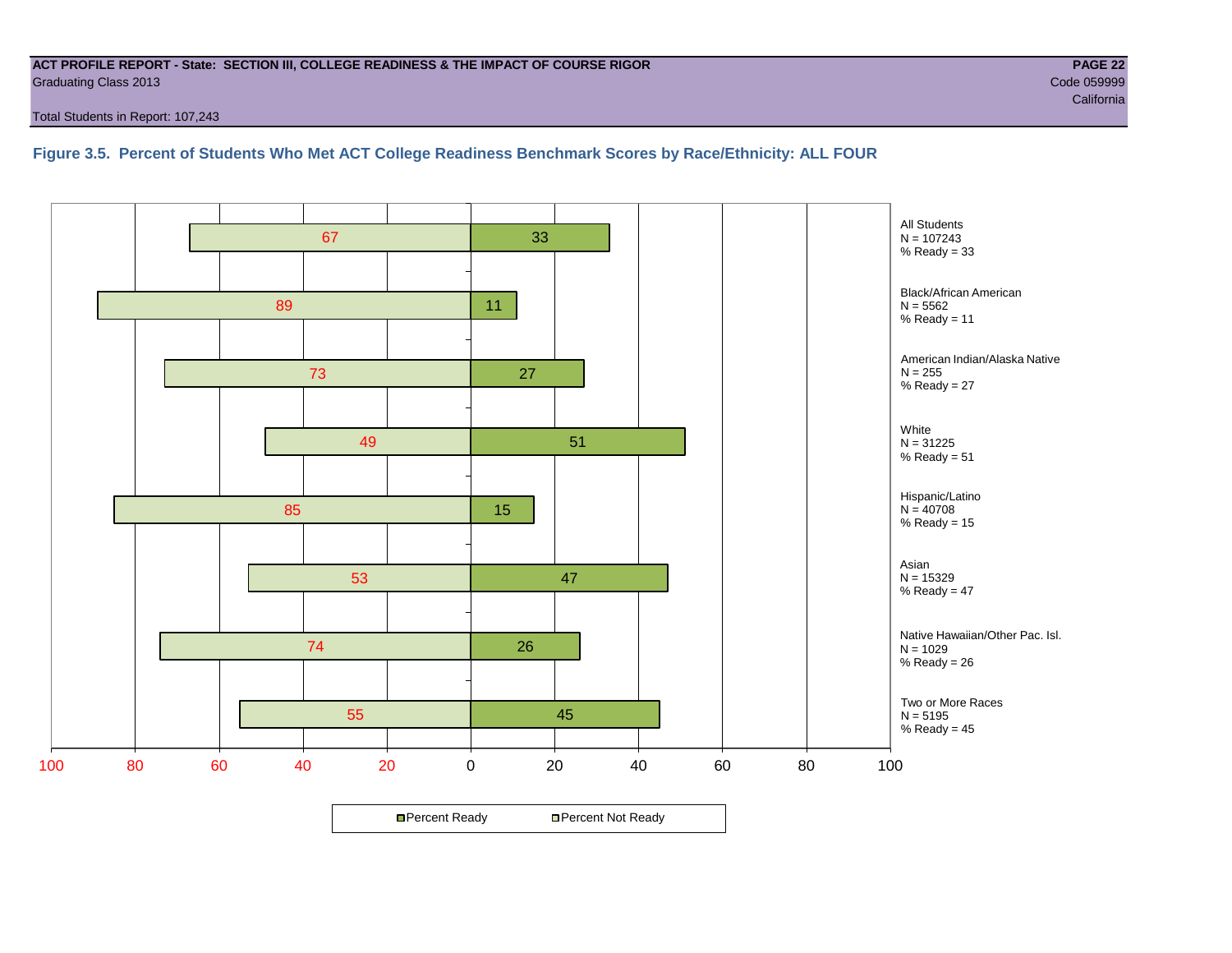#### **ACT PROFILE REPORT - State: SECTION III, COLLEGE READINESS & THE IMPACT OF COURSE RIGOR PAGE 23** Graduating Class 2013 Code 059999

Total Students in Report: 107,243

**Table 3.1. Average ACT Scores and Average ACT Score Changes by Common Course Patterns**

| <b>Course Pattern</b>                            |        |                | <b>All Students</b> |                     |              |                | <b>Males</b> |                          |              |                | <b>Females</b> |                        |
|--------------------------------------------------|--------|----------------|---------------------|---------------------|--------------|----------------|--------------|--------------------------|--------------|----------------|----------------|------------------------|
|                                                  |        |                | <b>ACT</b>          | <b>Course Value</b> |              |                | <b>ACT</b>   | <b>Course Value</b>      |              |                | <b>ACT</b>     | <b>Course Value</b>    |
| <b>ENGLISH COURSE PATTERN</b>                    | N.     | Percent        | English             | Added <sup>®</sup>  | N            | Percent        | English      | Added                    | N            | Percent        | English        | A d d e d <sup>1</sup> |
| Eng 9, Eng 10, Eng 11, Eng 12, & Other English   | 16,592 | 15             | 21.3                | 2.3                 | 7,017        | 16             | 21.4         | 1.8                      | 9,575        | 15             | 21.3           | 2.8                    |
| Eng 9, Eng 10, Eng 11, Eng 12                    | 88.749 | 83             | 21.7                | 2.7                 | 36.765       | 82             | 22.0         | 2.4                      | 51.984       | 83             | 21.5           | 3.0                    |
| Less than 4 years of English                     | 1,154  |                | 19.0                |                     | 500          | $\overline{1}$ | 19.6         | $\sim$                   | 654          | 1              | 18.5           |                        |
| Zero years / no English courses reported         | 748    |                | 21.4                |                     | 437          | $\overline{1}$ | 21.1         | $\overline{\phantom{a}}$ | 311          | $\Omega$       | 21.9           |                        |
|                                                  |        |                | <b>ACT</b>          | <b>Course Value</b> |              |                | <b>ACT</b>   | <b>Course Value</b>      |              |                | <b>ACT</b>     | <b>Course Value</b>    |
| <b>MATHEMATICS COURSE PATTERN</b>                | N.     | Percent        | Math                | Added <sup>1</sup>  | $\mathsf{N}$ | Percent        | Math         | Added <sup>1</sup>       | $\mathsf{N}$ | Percent        | Math           | A d d e d <sup>1</sup> |
| Alg 1, Alg 2, Geom, Trig, & Calc                 | 10.767 | 10             | 25.1                | 7.2                 | 4,733        | 11             | 25.9         | 7.4                      | 6,034        | 10             | 24.4           | 7.0                    |
| Alg 1, Alg 2, Geom, Trig, & Other Adv Math       | 10,703 | 10             | 22.8                | 4.9                 | 3,698        | 8              | 23.6         | 5.1                      | 7,005        | 11             | 22.4           | 5.0                    |
| Alg 1, Alg 2, Geom, & Trig                       | 7.397  | $\overline{7}$ | 19.6                | 1.7                 | 2,765        | 6              | 20.3         | 1.8                      | 4,632        | $\overline{7}$ | 19.1           | 1.7                    |
| Alg 1, Alg 2, Geom, & Other Adv Math             | 15,277 | 14             | 20.6                | 2.7                 | 5,242        | 12             | 21.4         | 2.9                      | 10,035       | 16             | 20.1           | 2.7                    |
| Other comb of 4 or more years of Math            | 44,748 | 42             | 25.3                | 7.4                 | 21,258       | 48             | 26.3         | 7.8                      | 23,490       | 38             | 24.3           | 6.9                    |
| Alg 1, Alg 2, & Geom                             | 11,828 | 11             | 17.5                | $-0.4$              | 4,188        | 9              | 18.1         | $-0.4$                   | 7,640        | 12             | 17.2           | $-0.2$                 |
| Other comb of 3 or 3.5 years of Math             | 4,337  | 4              | 21.7                | 3.8                 | 1,789        | $\overline{4}$ | 22.6         | 4.1                      | 2,548        | 4              | 21.1           | 3.7                    |
| Less than 3 years of Math                        | 1.436  | -1             | 17.9                |                     | 609          | $\overline{1}$ | 18.5         | $\sim$                   | 827          | 1              | 17.4           |                        |
| Zero years / no Math courses reported            | 750    | -1             | 22.3                |                     | 437          | $\overline{1}$ | 22.6         | $\overline{\phantom{a}}$ | 313          | 1              | 21.7           |                        |
|                                                  |        |                | <b>ACT</b>          | <b>Course Value</b> |              |                | <b>ACT</b>   | <b>Course Value</b>      |              |                | <b>ACT</b>     | <b>Course Value</b>    |
| SOCIAL SCIENCE COURSE PATTERN                    | N.     | Percent        | Reading             | Added <sup>1</sup>  | $\mathsf{N}$ | Percent        | Reading      | Added                    | N            | Percent        | Reading        | A d d e d <sup>1</sup> |
| US Hist, World Hist, Am Gov, & Other Hist        | 1.818  | 2              | 24.3                | 2.1                 | 871          | 2              | 24.2         | 1.6                      | 947          | 2              | 24.3           | 2.4                    |
| Other comb of 4 or more years Social Science     | 58,270 | 54             | 22.6                | 0.4                 | 23,640       | 53             | 22.9         | 0.3                      | 34,630       | 55             | 22.4           | 0.5                    |
| US Hist, World Hist, & Am Gov                    | 3,529  | 3              | 20.7                | $-1.5$              | 1,609        | $\overline{4}$ | 21.1         | $-1.5$                   | 1,920        | 3              | 20.4           | $-1.5$                 |
| Other comb of 3 or 3.5 years of Social Science   | 38,189 | 36             | 21.8                | $-0.4$              | 16,025       | 36             | 22.2         | $-0.4$                   | 22,164       | 35             | 21.5           | $-0.4$                 |
| Less than 3 years of Social Science              | 4,688  | $\overline{4}$ | 22.2                |                     | 2,135        | 5              | 22.6         | $\blacksquare$           | 2,553        | $\overline{4}$ | 21.9           |                        |
| Zero years / no Social Science courses reported  | 749    |                | 22.6                |                     | 439          | $\overline{1}$ | 22.6         | $\overline{\phantom{a}}$ | 310          | $\Omega$       | 22.5           |                        |
|                                                  |        |                | <b>ACT</b>          | <b>Course Value</b> |              |                | <b>ACT</b>   | <b>Course Value</b>      |              |                | <b>ACT</b>     | <b>Course Value</b>    |
| <b>I</b> NATURAL SCIENCE COURSE PATTERN          | N.     | Percent        | Science             | Added <sup>1</sup>  | $\mathsf{N}$ | Percent        | Science      | Added <sup>1</sup>       | $\mathsf{N}$ | Percent        | Science        | A d d e d <sup>1</sup> |
| Gen Sci <sup>2</sup> , Bio, Chem, & Phys         | 47,560 | 44             | 22.3                | $2.5\,$             | 22,266       | 50             | 23.4         | 3.0                      | 25,294       | 40             | 21.4           | 1.9                    |
| Bio, Chem, Phys                                  | 16,830 | 16             | 22.9                | 3.1                 | 7,847        | 18             | 24.0         | 3.6                      | 8,983        | 14             | 21.8           | 2.3                    |
| Gen Sci <sup>2</sup> , Bio, Chem                 | 28,299 | 26             | 20.2                | 0.4                 | 9,107        | 20             | 20.7         | 0.3                      | 19,192       | 31             | 19.9           | 0.4                    |
| Other comb of 3 years of Natural Science         | 2,391  | 2              | 20.4                | 0.6                 | 1,168        | 3              | 21.3         | 0.9                      | 1,223        | $\mathbf{2}$   | 19.6           | 0.1                    |
| Less than 3 years of Natural Science             | 11,391 | 11             | 19.8                |                     | 3,882        | 9              | 20.4         |                          | 7,509        | 12             | 19.5           |                        |
| Zero years / no Natural Science courses reported | 772    |                | 21.8                |                     | 449          | $\overline{1}$ | 22.5         | $\sim$                   | 323          | 1              | 20.9           |                        |

<sup>1</sup>Course value added is defined as the average ACT score change compared to course sequences in which students took

less than four years of English or less than three years of Mathematics, Social Science or Natural Science.

<sup>2</sup>Includes General, Physical and Earth Sciences.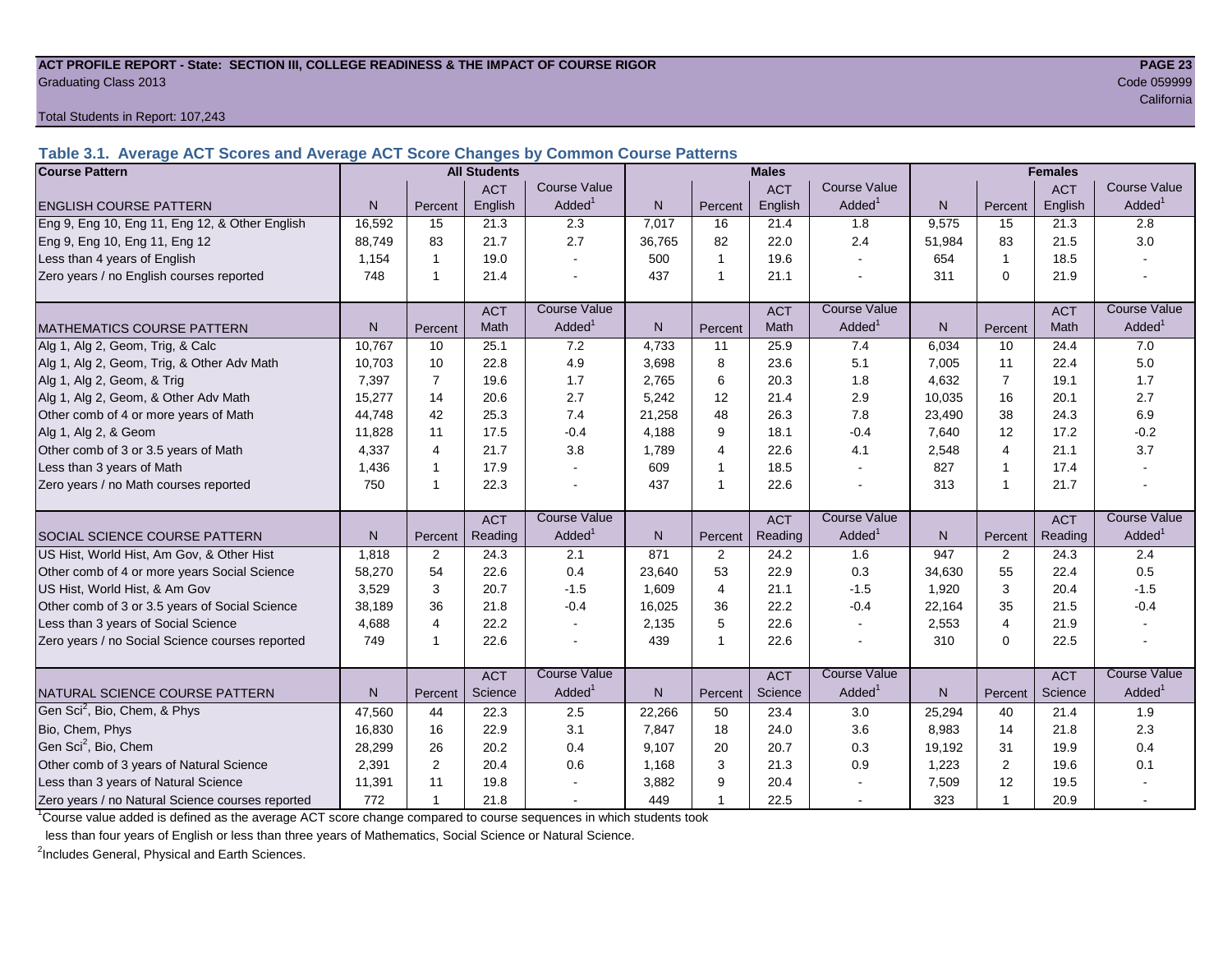#### ACT PROFILE REPORT - State: SECTION III, COLLEGE READINESS & THE IMPACT OF COURSE RIGOR **PAGE 24 Graduating Class 2013** Code 059999 Code 059999

california and the contract of the contract of the contract of the contract of the contract of the California

#### Total Students in Report: 107,243

# **Table 3.2. College Readiness Percents by Common Course Patterns**

| <b>Course Pattern</b>                            |              |                       | <b>State</b> |                  | <b>National</b> |                       |         |                  |  |
|--------------------------------------------------|--------------|-----------------------|--------------|------------------|-----------------|-----------------------|---------|------------------|--|
|                                                  |              | <b>Percent Taking</b> | Avg ACT      | Percent Who Met  |                 | <b>Percent Taking</b> | Avg ACT | Percent Who Met  |  |
| <b>ENGLISH COURSE PATTERN</b>                    | $\mathsf{N}$ | Pattern               | English      | <b>Benchmark</b> | N               | Pattern               | English | <b>Benchmark</b> |  |
| Eng 9, Eng 10, Eng 11, Eng 12, & Other English   | 16,592       | 15                    | 21.3         | 69               | 380,375         | 21                    | 21.6    | 73               |  |
| Eng 9, Eng 10, Eng 11, Eng 12                    | 88,749       | 83                    | 21.7         | 73               | 1,265,911       | 70                    | 20.3    | 65               |  |
| Less than 4 years of English                     | 1,154        | 1                     | 19.0         | 55               | 84,048          | 5                     | 15.9    | 36               |  |
| Zero years / no English courses reported         | 748          | $\mathbf{1}$          | 21.4         | 70               | 68,909          | $\overline{4}$        | 16.4    | 38               |  |
|                                                  |              |                       |              |                  |                 |                       |         |                  |  |
|                                                  |              | <b>Percent Taking</b> | Avg ACT      | Percent Who Met  |                 | <b>Percent Taking</b> | Avg ACT | Percent Who Met  |  |
| <b>MATHEMATICS COURSE PATTERN</b>                | $\mathsf{N}$ | Pattern               | Math         | Benchmark        | $\mathsf{N}$    | Pattern               | Math    | Benchmark        |  |
| Alg 1, Alg 2, Geom, Trig, & Calc                 | 10,767       | 10                    | 25.1         | 76               | 113,999         | 6                     | 23.8    | 68               |  |
| Alg 1, Alg 2, Geom, Trig, & Other Adv Math       | 10,703       | 10                    | 22.8         | 63               | 155,095         | 9                     | 21.9    | 56               |  |
| Alg 1, Alg 2, Geom, & Trig                       | 7,397        | $\overline{7}$        | 19.6         | 33               | 119,993         | 7                     | 19.4    | 32               |  |
| Alg 1, Alg 2, Geom, & Other Adv Math             | 15,277       | 14                    | 20.6         | 42               | 336,291         | 19                    | 19.6    | 32               |  |
| Other comb of 4 or more years of Math            | 44,748       | 42                    | 25.3         | 75               | 610,720         | 34                    | 23.6    | 65               |  |
| Alg 1, Alg 2, & Geom                             | 11,828       | 11                    | 17.5         | 14               | 223,733         | 12                    | 17.2    | 11               |  |
| Other comb of 3 or 3.5 years of Math             | 4,337        | $\overline{4}$        | 21.7         | 51               | 88,866          | 5                     | 19.7    | 34               |  |
| Less than 3 years of Math                        | 1,436        |                       | 17.9         | 19               | 77,906          | 4                     | 16.3    | $\overline{7}$   |  |
| Zero years / no Math courses reported            | 750          | 1                     | 22.3         | 51               | 72,640          | 4                     | 17.9    | 20               |  |
|                                                  |              |                       |              |                  |                 |                       |         |                  |  |
|                                                  |              | <b>Percent Taking</b> | Avg ACT      | Percent Who Met  |                 | <b>Percent Taking</b> | Avg ACT | Percent Who Met  |  |
| <b>SOCIAL SCIENCE COURSE PATTERN</b>             | N            | Pattern               | Reading      | <b>Benchmark</b> | N               | Pattern               | Reading | <b>Benchmark</b> |  |
| US Hist, World Hist, Am Gov, & Other Hist        | 1,818        | 2                     | 24.3         | 65               | 50,989          | 3                     | 22.2    | 51               |  |
| Other comb of 4 or more years Social Science     | 58,270       | 54                    | 22.6         | 53               | 908,394         | 50                    | 22.0    | 50               |  |
| US Hist, World Hist, & Am Gov                    | 3,529        | 3                     | 20.7         | 41               | 106,021         | 6                     | 19.5    | 34               |  |
| Other comb of 3 or 3.5 years of Social Science   | 38,189       | 36                    | 21.8         | 47               | 489.586         | 27                    | 21.0    | 43               |  |
| Less than 3 years of Social Science              | 4,688        | $\overline{4}$        | 22.2         | 50               | 171,617         | 10                    | 19.1    | 32               |  |
| Zero years / no Social Science courses reported  | 749          | $\mathbf{1}$          | 22.6         | 54               | 72,636          | 4                     | 17.7    | 25               |  |
|                                                  |              |                       |              |                  |                 |                       |         |                  |  |
|                                                  |              | <b>Percent Taking</b> | Avg ACT      | Percent Who Met  |                 | Percent Taking        | Avg ACT | Percent Who Met  |  |
| NATURAL SCIENCE COURSE PATTERN                   | N            | Pattern               | Science      | <b>Benchmark</b> | N               | Pattern               | Science | <b>Benchmark</b> |  |
| Gen Sci <sup>1</sup> , Bio, Chem, & Phys         | 47,560       | 44                    | 22.3         | 48               | 767,293         | 43                    | 21.9    | 46               |  |
| Bio, Chem, Phys                                  | 16,830       | 16                    | 22.9         | 51               | 183,685         | 10                    | 23.0    | 54               |  |
| Gen Sci <sup>1</sup> , Bio, Chem                 | 28,299       | 26                    | 20.2         | 30               | 504,165         | 28                    | 19.9    | 28               |  |
| Other comb of 3 years of Natural Science         | 2,391        | 2                     | 20.4         | 32               | 51,822          | 3                     | 19.1    | 25               |  |
| Less than 3 years of Natural Science             | 11,391       | 11                    | 19.8         | 28               | 218,267         | 12                    | 18.0    | 17               |  |
| Zero years / no Natural Science courses reported | 772          | 1                     | 21.8         | 43               | 74,011          | 4                     | 17.8    | 18               |  |

<sup>1</sup>Includes General, Physical and Earth Sciences.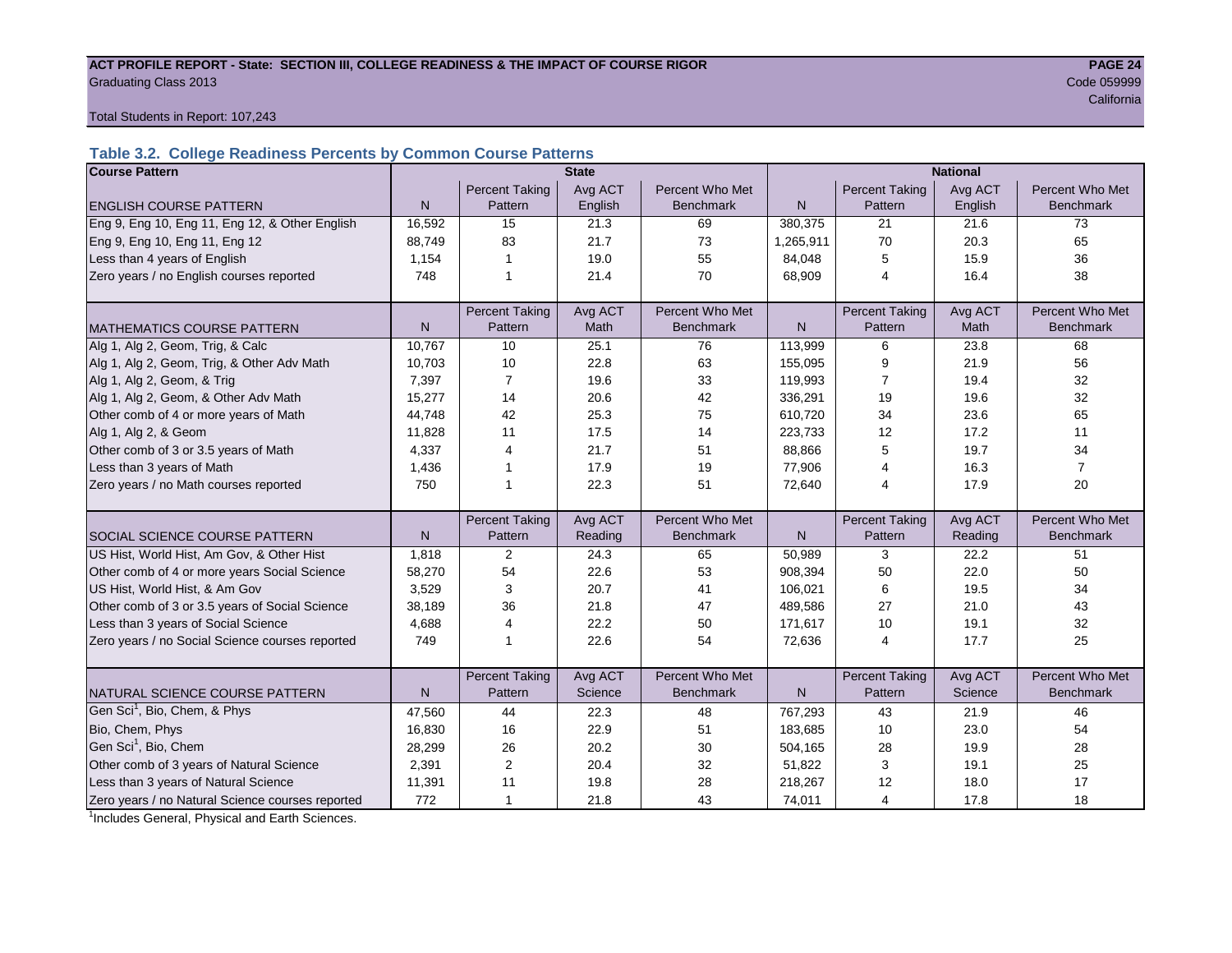Total Students in Report: 107,243

# Section IV Career and Educational Aspirations

Beginning with the Graduating Class of 2013, all students whose scores are college reportable, both standard and extended time tests, are now included. Also beginning with the 2013 Graduating Class data, College Readiness Benchmarks for Reading and Science were updated to reflect the most recent college coursework research.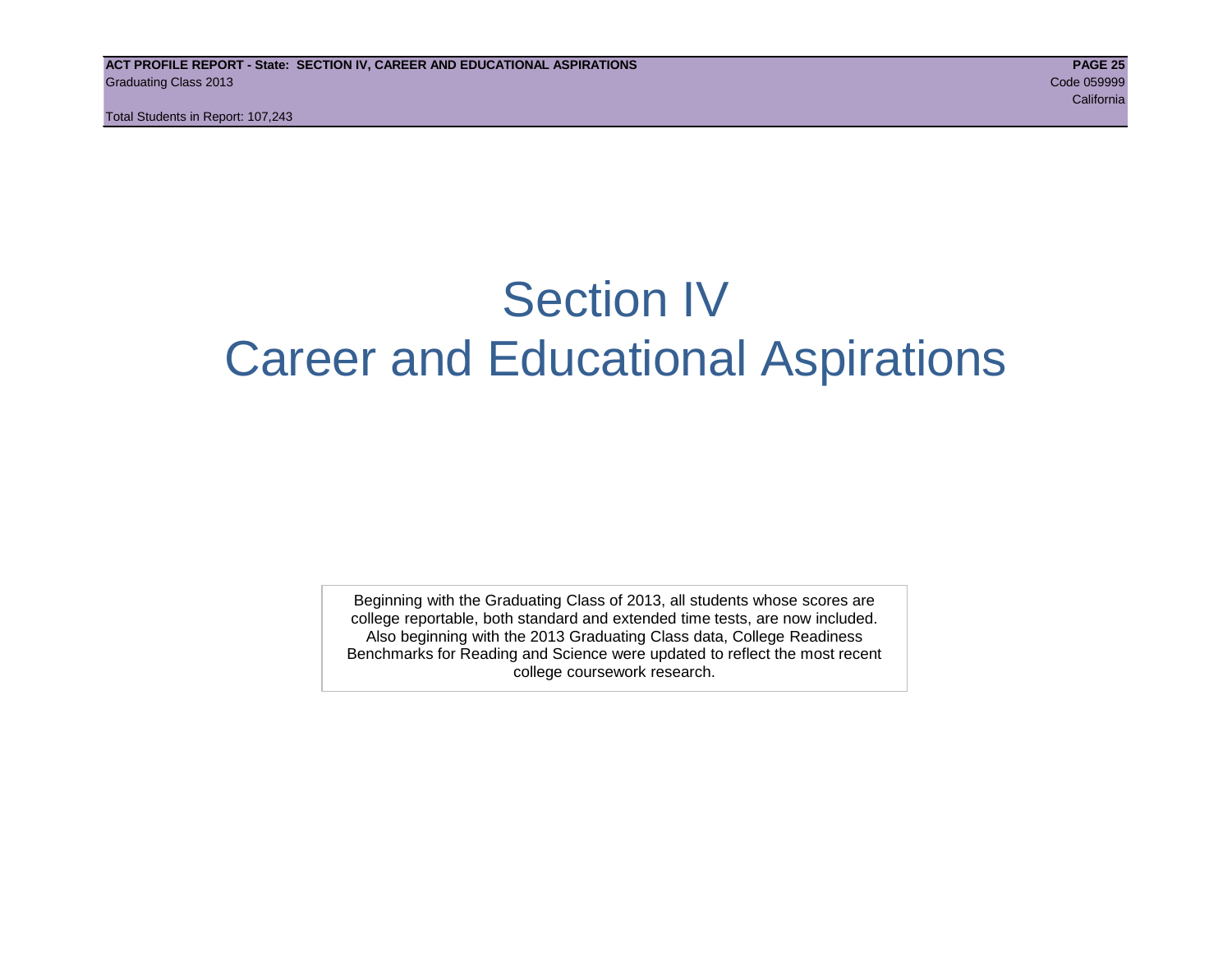#### **ACT PROFILE REPORT - State: SECTION IV, CAREER AND EDUCATIONAL ASPIRATIONS PAGE 26** Graduating Class 2013 Code 059999

# california and the california and the california and the california and the california california and the california

#### Total Students in Report: 107,243

**Table 4.1. Distribution of Planned Educational Majors for All Students by College Plans**

|                                              | <b>All Students</b><br>Plan on 2 Years or Less of College |                      |         |          |                          |         |        | Plan on 4 Years or More of College |         |
|----------------------------------------------|-----------------------------------------------------------|----------------------|---------|----------|--------------------------|---------|--------|------------------------------------|---------|
|                                              | N <sup>1</sup>                                            |                      | Avg ACT |          |                          | Avg ACT |        |                                    | Avg ACT |
| <b>Planned Educational Major</b>             |                                                           | Percent <sup>2</sup> | Comp    | N        | Percent <sup>2</sup>     | Comp    | N      | Percent <sup>2</sup>               | Comp    |
| Agriculture & Natural Resources Conservation | 1,066                                                     |                      | 22.1    | 10       |                          | 18.4    | 941    |                                    | 22.2    |
| Architecture                                 | 1,489                                                     |                      | 21.4    | 15       | $\mathcal{P}$            | 17.4    | 1,274  |                                    | 21.5    |
| Area, Ethnic, & Multidisciplinary Studies    | 214                                                       | $\Omega$             | 22.0    | $\Omega$ | 0                        |         | 190    | $\Omega$                           | 22.0    |
| Arts: Visual & Performing                    | 5,935                                                     | 6                    | 21.0    | 81       | 9                        | 16.3    | 5,101  | 6                                  | 21.2    |
| <b>Business</b>                              | 10.821                                                    | 10                   | 22.0    | 202      | 21                       | 17.6    | 9,213  | 10                                 | 22.1    |
| Communications                               | 2,809                                                     | 3                    | 22.0    | 17       | 2                        | 17.4    | 2,463  | 3                                  | 22.1    |
| Community, Family, & Personal Services       | 1,793                                                     | $\overline{2}$       | 18.4    | 45       | 5                        | 17.1    | 1,551  | $\overline{2}$                     | 18.5    |
| <b>Computer Science &amp; Mathematics</b>    | 2,731                                                     | 3                    | 24.4    | 26       | 3                        | 18.3    | 2,324  | 3                                  | 24.5    |
| Education                                    | 3,070                                                     | 3                    | 20.5    | 26       | 3                        | 17.7    | 2,707  | 3                                  | 20.6    |
| Engineering                                  | 9,699                                                     | 9                    | 24.5    | 47       | 5                        | 17.5    | 8,451  | 9                                  | 24.6    |
| Engineering Technology & Drafting            | 1,248                                                     |                      | 20.5    | 34       | $\overline{\mathcal{L}}$ | 16.7    | 1,045  |                                    | 20.9    |
| English & Foreign Languages                  | 1,652                                                     | 2                    | 23.8    | 6        |                          | 17.7    | 1,468  | 2                                  | 23.8    |
| Health Administration & Assisting            | 3,993                                                     | 4                    | 18.1    | 74       | 8                        | 15.9    | 3,361  | 4                                  | 18.3    |
| Health Sciences & Technologies               | 15,473                                                    | 14                   | 21.8    | 69       |                          | 17.3    | 13,858 | 15                                 | 21.9    |
| Philosophy, Religion, & Theology             | 445                                                       | 0                    | 21.3    | 5        |                          | 19.2    | 388    | $\Omega$                           | 21.4    |
| Repair, Production, & Construction           | 155                                                       | $\Omega$             | 17.9    | 23       | $\overline{2}$           | 16.3    | 105    | $\Omega$                           | 18.5    |
| Sciences: Biological & Physical              | 11,855                                                    | 11                   | 24.0    | 18       | 2                        | 19.8    | 10,551 | 12                                 | 24.0    |
| Social Sciences & Law                        | 10,999                                                    | 10                   | 21.5    | 49       | 5                        | 16.6    | 9,593  | 11                                 | 21.6    |
| Undecided                                    | 21,086                                                    | 20                   | 22.3    | 204      | 21                       | 17.4    | 15,516 | 17                                 | 22.6    |
| No Response                                  | 709                                                       |                      | 22.5    |          | 0                        | 11.0    | 169    | $\mathbf 0$                        | 23.2    |

1 2-Year and 4-Year "N" counts do not reflect "Missing" and "Other" college plans, therefore they may not add up to the N count for All Students.

<sup>2</sup> Percent of students tested within College Plan groups (All Students, 2-Year, 4-Year).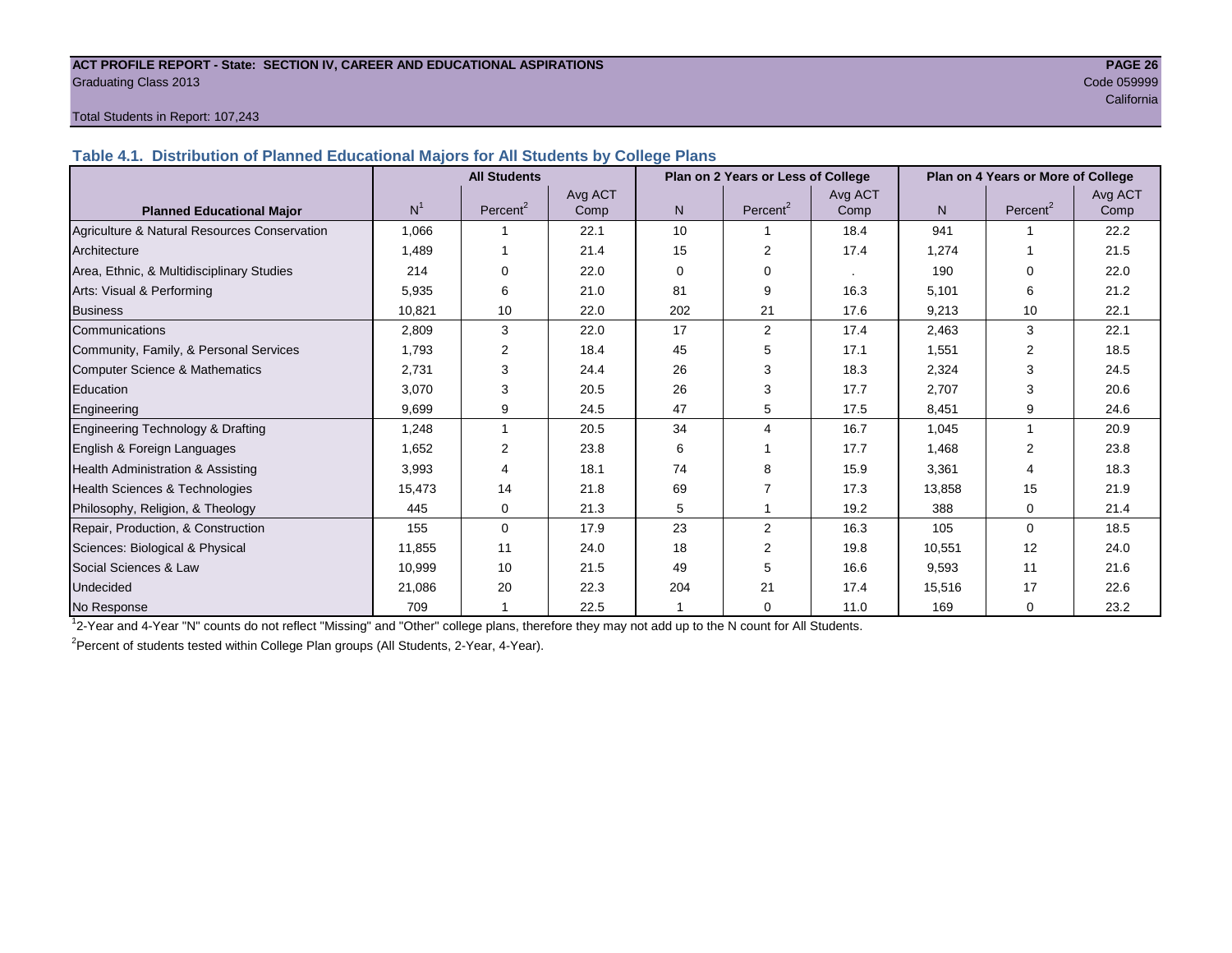#### **ACT PROFILE REPORT - State: SECTION IV, CAREER AND EDUCATIONAL ASPIRATIONS PAGE 27** Graduating Class 2013 Code 059999

Total Students in Report: 107,243

#### **Table 4.2. Average ACT Composite Scores for Racial/Ethnic Groups by Post-Secondary Educational Aspirations**

| <b>Educational Degree</b> | <b>All Racial/Ethnic Groups</b><br><b>Combined</b> |         | <b>Black/African American</b> |         |    | American Indian/ Alaska Native |        | White   | Hispanic/Latino |         |  |
|---------------------------|----------------------------------------------------|---------|-------------------------------|---------|----|--------------------------------|--------|---------|-----------------|---------|--|
| <b>Aspirations</b>        | N.                                                 | Average | N.                            | Average | N. | Average                        | N      | Average | N               | Average |  |
| Voc-Tech                  | 398                                                | 18.0    | 36                            | 14.9    |    | 15.0                           | 68     | 20.2    | 175             | 16.3    |  |
| 2-yr College Degree       | 554                                                | 16.6    | 32                            | 15.1    |    | 15.0                           | 67     | 20.5    | 341             | 15.5    |  |
| <b>Bachelors Degree</b>   | 39,544                                             | 20.6    | 2,093                         | 17.0    | 91 | 20.1                           | 12.450 | 23.2    | 16,012          | 18.4    |  |
| <b>Graduate Study</b>     | 22.165                                             | 24.0    | 972                           | 19.9    | 60 | 23.5                           | 8,052  | 25.9    | 6,861           | 21.2    |  |
| Prof. Level Degree        | 28,561                                             | 23.4    | 1.656                         | 20.0    | 67 | 23.1                           | 6.784  | 26.3    | 11.210          | 20.6    |  |
| Other                     | 1,374                                              | 19.2    | 73                            | 16.5    |    | 19.5                           | 254    | 23.3    | 654             | 16.9    |  |
| No Response               | 14,647                                             | 22.0    | 700                           | 17.8    | 25 | 19.6                           | 3,550  | 25.3    | 5,455           | 18.2    |  |

| <b>Educational Degree</b> | <b>All Racial/Ethnic Groups</b><br><b>Combined</b> |         | Asian |         | Native Hawaiian/<br><b>Other Pacific Islander</b> |         |       | Two or more races | Prefer not to respond/<br><b>No Response</b> |         |  |
|---------------------------|----------------------------------------------------|---------|-------|---------|---------------------------------------------------|---------|-------|-------------------|----------------------------------------------|---------|--|
| <b>Aspirations</b>        | N                                                  | Average | N     | Average | N                                                 | Average | N     | Average           | N                                            | Average |  |
| Voc-Tech                  | 398                                                | 18.0    | 70    | 21.9    |                                                   | 17.1    |       | 21.3              | 28                                           | 17.7    |  |
| 2-yr College Degree       | 554                                                | 16.6    | 52    | 18.6    |                                                   | 16.8    | 20    | 20.4              | 29                                           | 17.1    |  |
| <b>Bachelors Degree</b>   | 39,544                                             | 20.6    | 4.483 | 21.9    | 412                                               | 20.2    | 1,898 | 22.4              | 2.105                                        | 21.4    |  |
| Graduate Study            | 22.165                                             | 24.0    | 3,238 | 25.5    | 193                                               | 22.8    | 1,221 | 24.9              | 1,568                                        | 25.2    |  |
| Prof. Level Degree        | 28.561                                             | 23.4    | 4.876 | 25.8    | 266                                               | 22.7    | 1.455 | 25.1              | 2.247                                        | 25.3    |  |
| Other                     | 1,374                                              | 19.2    | 199   | 20.9    | 16                                                | 18.3    | 52    | 22.8              | 124                                          | 19.9    |  |
| No Response               | 14,647                                             | 22.0    | 2,411 | 25.1    | 127                                               | 21.6    | 540   | 24.0              | 1,839                                        | 23.9    |  |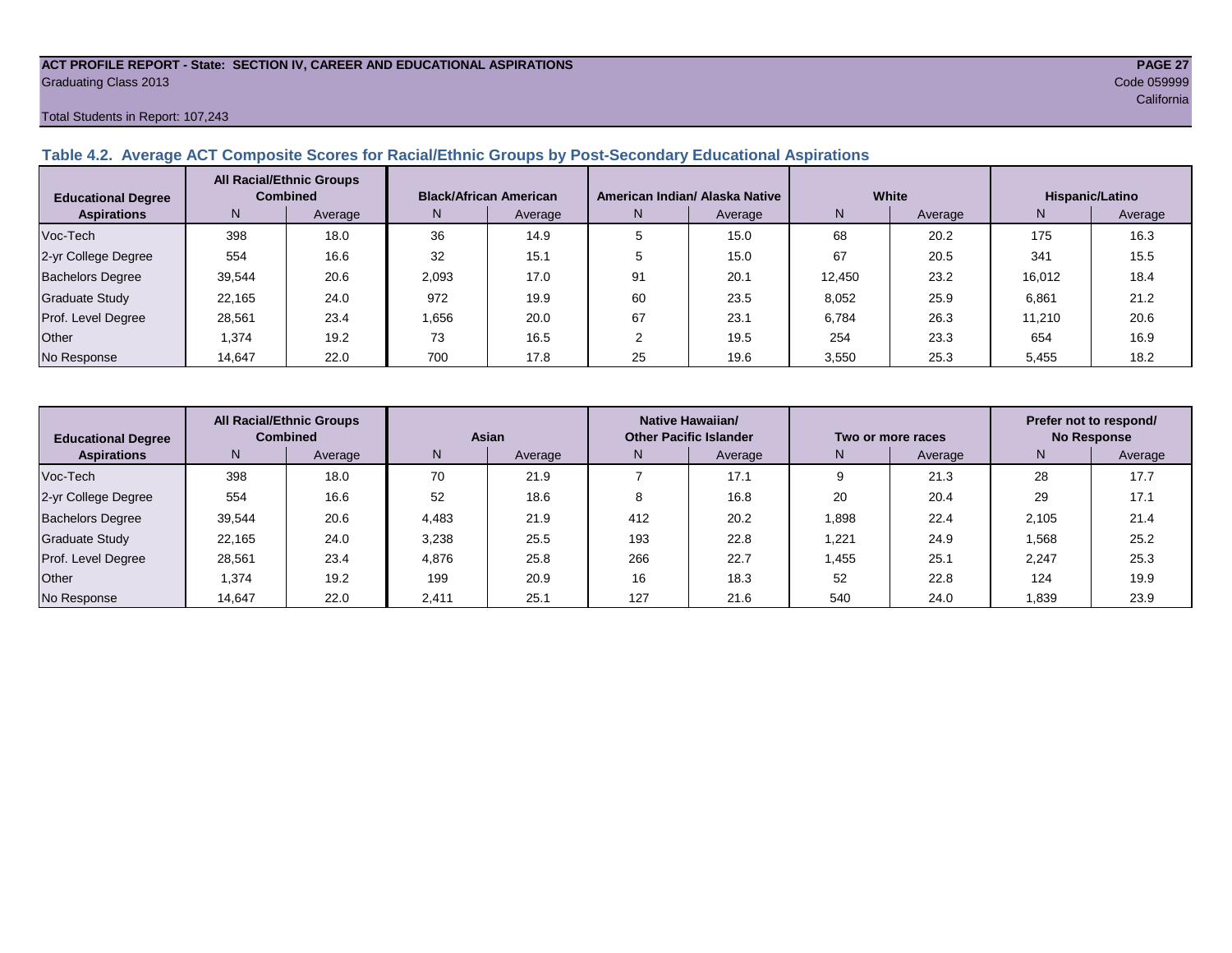# **ACT PROFILE REPORT - State: SECTION IV, CAREER AND EDUCATIONAL ASPIRATIONS PAGE 28** Graduating Class 2013 Code 059999

#### Total Students in Report: 107,243

# **Table 4.3. Students' Score Report Preferences at Time of Testing**

|                                         |              |                           |            |         |                | <b>Percent of Students in</b>             |                 |                         |                 |                         |                |
|-----------------------------------------|--------------|---------------------------|------------|---------|----------------|-------------------------------------------|-----------------|-------------------------|-----------------|-------------------------|----------------|
|                                         |              | <b>Number of Students</b> |            |         |                | <b>College Readiness Standards Ranges</b> |                 |                         |                 |                         |                |
|                                         |              |                           |            | 2nd-6th |                |                                           |                 |                         |                 |                         |                |
| Name                                    | <b>State</b> | Total                     | 1st Choice | Choice  | $01 - 12$      |                                           |                 | $13-15$   16-19   20-23 | 24-27           | $28-32$                 | 33-36          |
| UNIVERSITY OF CALIFORNIA-LOS ANGELES    | California   | 7,075                     | 2,183      | 4,892   | 1              | $\overline{7}$                            | 17              | 25                      | 26              | 20                      | 4              |
| SAN DIEGO STATE UNIVERSITY              | California   | 5,824                     | 1,840      | 3,984   | $\overline{2}$ | 10                                        | 27              | 33                      | 21              | 6                       | $\Omega$       |
| CALIFORNIA STATE UNIV-LONG BEACH        | California   | 5,765                     | 1,523      | 4,242   | 3              | 15                                        | 33              | 29                      | 15              | 4                       | 0              |
| UNIVERSITY OF CALIFORNIA-DAVIS          | California   | 5,459                     | 1,797      | 3,662   | 1              | 5                                         | 17              | 28                      | 28              | 19                      | $\overline{2}$ |
| UNIVERSITY OF CALIFORNIA-IRVINE         | California   | 5,079                     | 1,333      | 3,746   | 1              | 6                                         | 21              | 30                      | 28              | 13                      | 1              |
| UNIVERSITY OF CALIFORNIA-SANTA BARBARA  | California   | 4,828                     | 1,146      | 3,682   | $\mathbf{1}$   | $\overline{7}$                            | 20              | 28                      | 28              | 15                      | $\mathbf{1}$   |
| UNIVERSITY OF CALIFORNIA-BERKELEY       | California   | 4,760                     | 1,409      | 3,351   | $\mathbf{1}$   | $\overline{4}$                            | 15              | 23                      | 27              | 24                      | $\overline{7}$ |
| CALIFORNIA POLYTECHNIC ST U-SAN LUIS OB | California   | 4,381                     | 1,626      | 2,755   | $\Omega$       | $\overline{2}$                            | 11              | 25                      | 35              | 24                      | 3              |
| UNIVERSITY OF SOUTHERN CALIFORNIA       | California   | 4,082                     | 1,052      | 3,030   | $\mathbf{1}$   | $\overline{7}$                            | 17              | 25                      | 26              | 20                      | 4              |
| CALIFORNIA STATE UNIV-FULLERTON         | California   | 4,042                     | 1,227      | 2,815   | $\overline{2}$ | 14                                        | 35              | 32                      | 13              | $\overline{4}$          | 0              |
| UNIVERSITY OF CALIFORNIA-SAN DIEGO      | California   | 3,514                     | 813        | 2,701   | $\mathbf{1}$   | 3                                         | 12              | 25                      | 31              | 24                      | 4              |
| <b>STANFORD UNIVERSITY</b>              | California   | 3,164                     | 1,195      | 1,969   | 1              | 3                                         | 10              | 19                      | 26              | 32                      | 11             |
| CALIFORNIA STATE UNIV-LOS ANGELES       | California   | 3,058                     | 907        | 2,151   | 8              | 24                                        | 38              | 22                      | $\overline{7}$  | $\overline{2}$          | $\Omega$       |
| UNIVERSITY OF SAN DIEGO                 | California   | 2,978                     | 612        | 2,366   | 1              | 6                                         | 21              | 31                      | 27              | 12                      | 1              |
| UNIVERSITY OF CALIFORNIA-RIVERSIDE      | California   | 2,973                     | 665        | 2,308   | $\overline{2}$ | 11                                        | 31              | 33                      | 17              | 5                       | 0              |
| SAN FRANCISCO STATE UNIVERSITY          | California   | 2,967                     | 884        | 2,083   | 3              | 15                                        | 33              | 30                      | 15              | $\overline{\mathbf{4}}$ | $\overline{0}$ |
| CALIFORNIA STATE UNIV-SACRAMENTO        | California   |                           | 1,018      | 1,888   | 3              | 17                                        | 35              | 28                      | 13              | 3                       | $\Omega$       |
| CALIFORNIA STATE UNIV-FRESNO            | California   | 2,636                     | 1,113      | 1,523   | 5              | 22                                        | 35              | 25                      | 10              | 3                       | 0              |
| UNIVERSITY OF CALIFORNIA-SANTA CRUZ     | California   |                           | 591        | 1,982   | $\mathbf{1}$   | $\overline{7}$                            | 23              | 28                      | 27              | 13                      | $\mathbf 1$    |
| CALIFORNIA STATE POLYTECH UNIV-POMONA   | California   | 2,484                     | 639        | 1,845   | $\overline{2}$ | 12                                        | 27              | 31                      | 20              | 8                       | $\Omega$       |
| SAN JOSE STATE UNIVERSITY               | California   | 2,472                     | 636        | 1,836   | $\overline{2}$ | 15                                        | 33              | 29                      | 16              | 5                       | $\Omega$       |
| CALIFORNIA STATE UNIV-NORTHRIDGE        | California   | 2,449                     | 742        | 1,707   | 6              | 22                                        | 36              | 24                      | 9               | $\overline{2}$          | $\Omega$       |
| CALIFORNIA STATE UNIV-CHICO             | California   | 2,170                     | 555        | 1,615   | 3              | 12                                        | 31              | 32                      | 18              | $\overline{4}$          | 0              |
| <b>NCAA ELIGIBILITY CENTER</b>          | Indiana      | 1,513                     | 908        | 605     | $\overline{2}$ | 9                                         | 24              | 29                      | 23              | 12                      | 2              |
| CALIFORNIA STATE UNIV-SAN BERNARDINO    | California   | 1,504                     | 528        | 976     | 4              | 21                                        | 42              | 24                      | $\overline{7}$  | $\overline{2}$          | 0              |
| UNIVERSITY OF SAN FRANCISCO             | California   | 1,412                     | 277        | 1,135   | $\mathbf{1}$   | 8                                         | 23              | 31                      | 26              | 11                      | $\Omega$       |
| UNIVERSITY OF CALIFORNIA-MERCED         | California   | 1,381                     | 256        | 1,125   | 3              | 15                                        | 34              | 31                      | 13              | 4                       | $\Omega$       |
| UNIVERSITY OF THE PACIFIC               | California   | 1,365                     | 399        | 966     | 1              | 5                                         | 18              | 31                      | 29              | 16                      |                |
| LOYOLA MARYMOUNT UNIVERSITY             | California   | 1,300                     | 349        | 951     | 1              | 8                                         | 17              | 29                      | 29              | 15                      | $\mathbf 1$    |
| CALIFORNIA STATE UNIV-SAN MARCOS        | California   | 1,226                     | 338        | 888     | 3              | 14                                        | 37              | 30                      | 14              | $\overline{2}$          | 0              |
| All Other Institutions                  |              | 61,350                    | 17,121     | 44,229  | $\overline{2}$ | $9\,$                                     | 21              | 26                      | 23              | 16                      | 3              |
| Total                                   |              | 158,690                   | 45,682     | 113,008 | 2              | 10                                        | $\overline{23}$ | $\overline{27}$         | $\overline{22}$ | 14                      | 2              |

California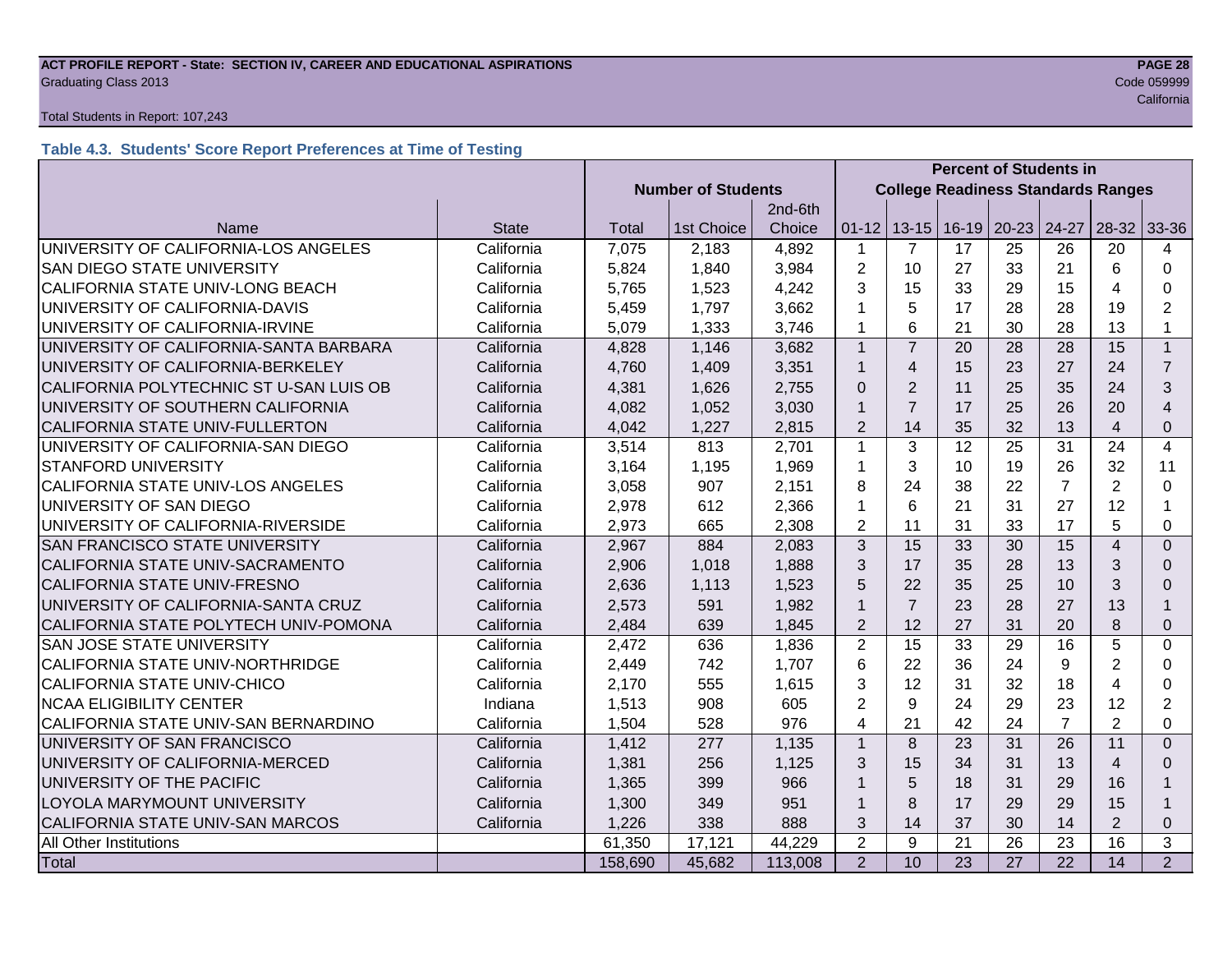Total Students in Report: 107,243

# Section V Optional Writing Test Results

Beginning with the Graduating Class of 2013, all students whose scores are college reportable, both standard and extended time tests, are now included. Also beginning with the 2013 Graduating Class data, College Readiness Benchmarks for Reading and Science were updated to reflect the most recent college coursework research.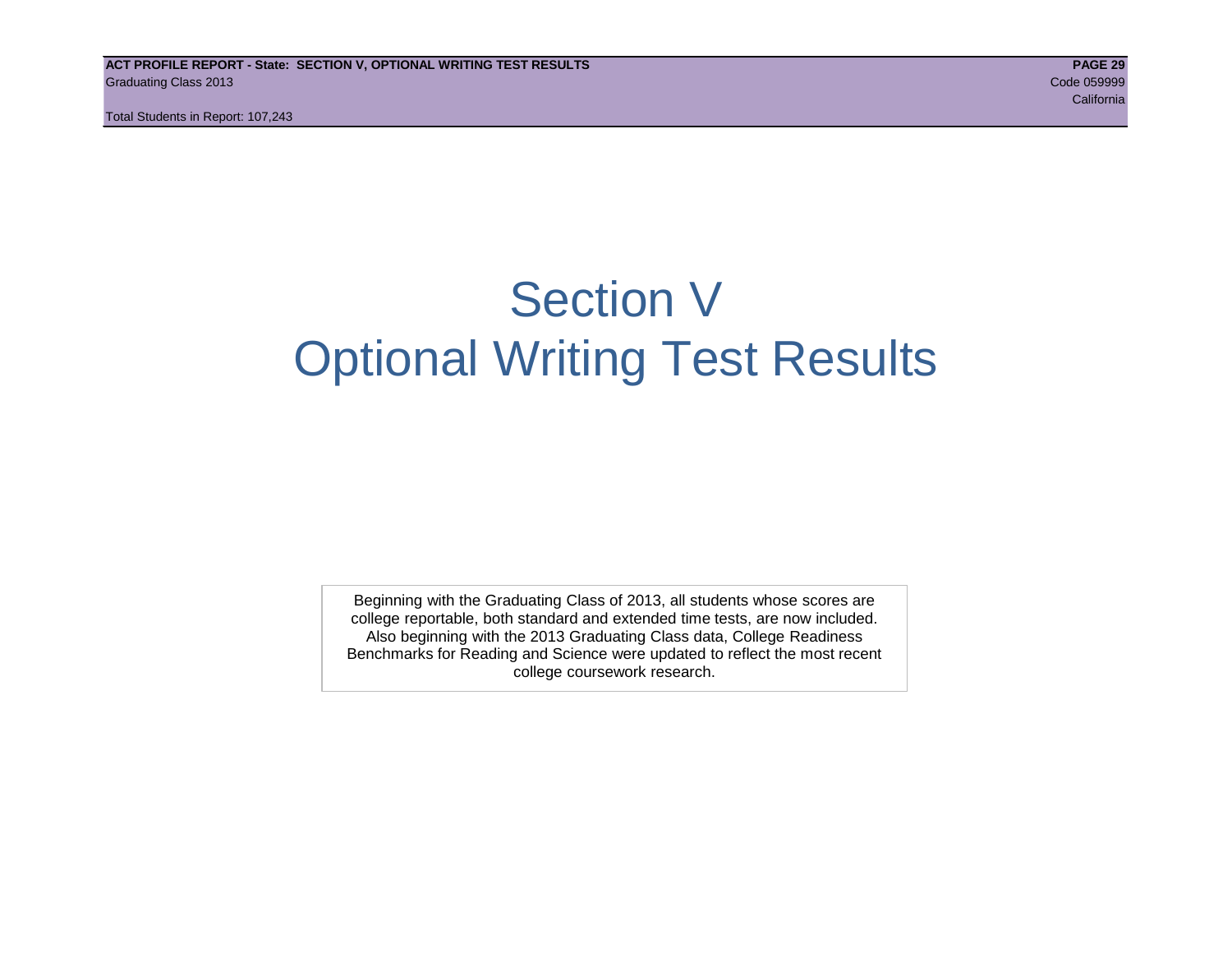# **ACT PROFILE REPORT - State: SECTION V, OPTIONAL WRITING TEST RESULTS PAGE 30** Graduating Class 2013 Code 059999

#### Total Students in Report: 107,243

| English and Writing Scores by Race/Ethnicity and Gender for students who took ACT Writing |                           |          |                |                 |              |                 |                                 |          |  |  |  |  |  |
|-------------------------------------------------------------------------------------------|---------------------------|----------|----------------|-----------------|--------------|-----------------|---------------------------------|----------|--|--|--|--|--|
|                                                                                           | <b>Average ACT Scores</b> |          |                |                 |              |                 |                                 |          |  |  |  |  |  |
|                                                                                           | N                         |          | <b>English</b> |                 |              | Essay           | <b>English/Writing Combined</b> |          |  |  |  |  |  |
|                                                                                           | <b>State</b>              | National | <b>State</b>   | <b>National</b> | <b>State</b> | <b>National</b> | <b>State</b>                    | National |  |  |  |  |  |
|                                                                                           | 94,086                    | 942,769  | 22.0           | 21.3            | 7.5          | 7.0             | 21.5                            | 20.5     |  |  |  |  |  |
|                                                                                           |                           |          |                |                 |              |                 |                                 |          |  |  |  |  |  |

**Table 5.1. Average ACT** 

|                                 | N            |                 |              | <b>English</b> |              | <b>Essay</b>    | <b>English/Writing Combined</b> |                 |  |
|---------------------------------|--------------|-----------------|--------------|----------------|--------------|-----------------|---------------------------------|-----------------|--|
|                                 | <b>State</b> | <b>National</b> | <b>State</b> | National       | <b>State</b> | <b>National</b> | <b>State</b>                    | <b>National</b> |  |
| <b>All Students</b>             | 94,086       | 942,769         | 22.0         | 21.3           | 7.5          | 7.0             | 21.5                            | 20.5            |  |
| <b>Black/African American</b>   | 4,588        | 114.751         | 18.1         | 16.3           | 6.9          | 6.1             | 18.1                            | 16.0            |  |
| American Indian/Alaska Native   | 220          | 6.031           | 21.0         | 16.8           | 7.3          | 6.1             | 20.6                            | 16.4            |  |
| White                           | 26,358       | 518,407         | 25.4         | 22.9           | 7.8          | 7.2             | 24.3                            | 21.9            |  |
| Hispanic/Latino                 | 36,200       | 151,504         | 18.5         | 18.6           | 7.2          | 6.8             | 18.8                            | 18.3            |  |
| Asian                           | 14,291       | 54.580          | 23.9         | 23.5           | 7.7          | 7.6             | 23.1                            | 22.7            |  |
| Native Hawaiian/Other Pac. Isl. | 900          | 2.812           | 21.2         | 19.5           | 7.4          | 6.9             | 20.8                            | 19.2            |  |
| Two or more races               | 4,504        | 35,355          | 24.2         | 21.5           | 7.7          | 7.0             | 23.3                            | 20.6            |  |
| Prefer not/No Response          | 7.025        | 59,329          | 24.0         | 21.8           | 7.7          | 7.1             | 23.2                            | 20.9            |  |
| Males                           | 38,639       | 423,104         | 22.3         | 21.0           | 7.4          | 6.7             | 21.7                            | 20.1            |  |
| Females                         | 55.447       | 513,945         | 21.7         | 21.6           | 7.6          | 7.2             | 21.4                            | 20.9            |  |

Missing | 0 | 5,720 | . | 16.6 | . | 6.3 | . | 16.5

# california and the california and the california and the california and the california california and the california